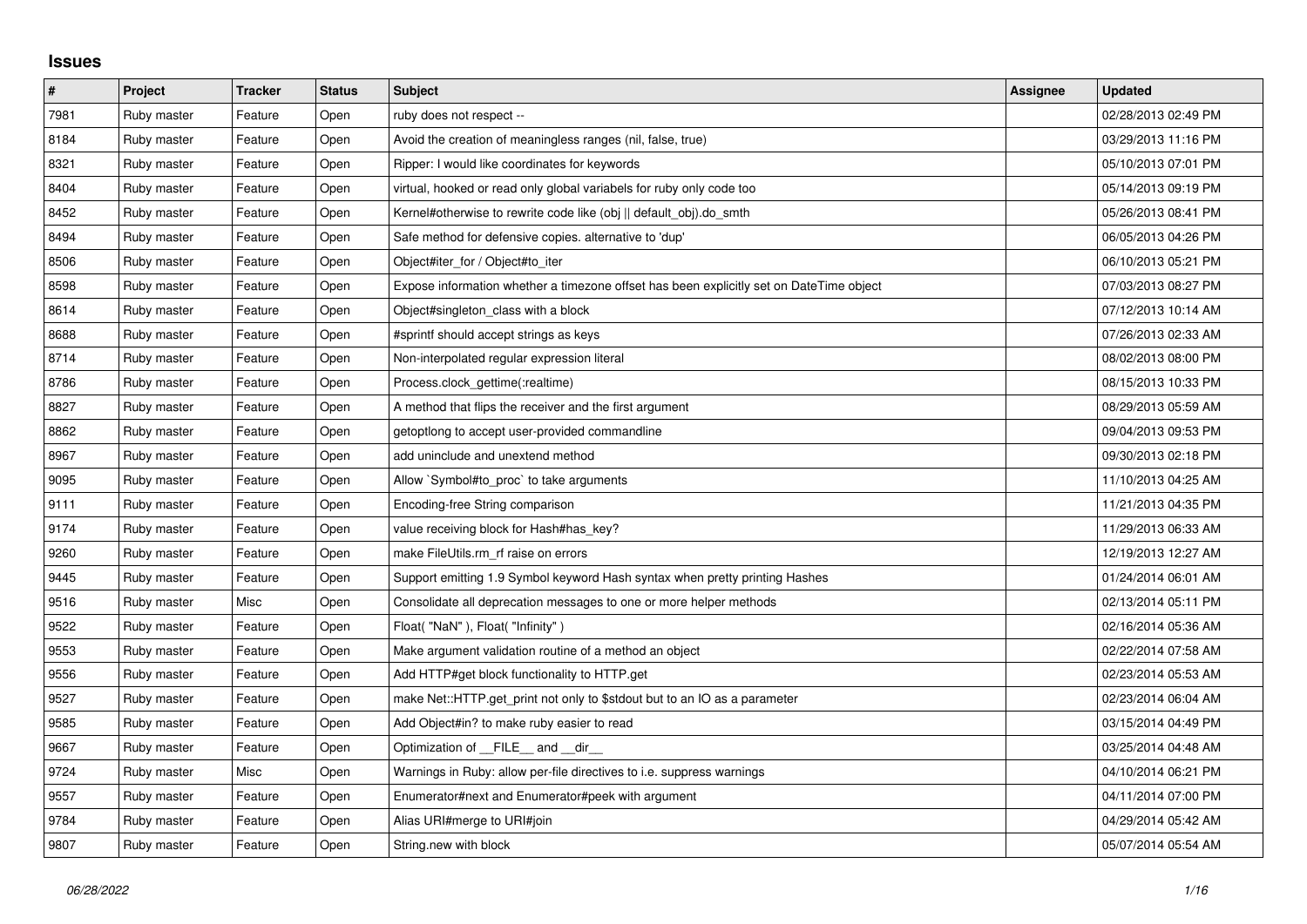| $\vert$ # | Project     | <b>Tracker</b> | <b>Status</b> | Subject                                                                                      | <b>Assignee</b> | <b>Updated</b>      |
|-----------|-------------|----------------|---------------|----------------------------------------------------------------------------------------------|-----------------|---------------------|
| 9832      | Ruby master | Misc           | Open          | better concurrency in threads                                                                |                 | 05/12/2014 12:33 PM |
| 9853      | Ruby master | Feature        | Open          | Please consider quoted generation of hash like in %h( foo bar bee blaa )                     |                 | 05/19/2014 04:43 PM |
| 9871      | Ruby master | Feature        | Open          | load a ruby library which doesn't have extension                                             |                 | 05/28/2014 10:07 AM |
| 9887      | Ruby master | Feature        | Open          | Add uninclude please                                                                         |                 | 05/31/2014 01:33 PM |
| 9909      | Ruby master | Feature        | Open          | why shouldn't constant lookup check the nesting of module's name                             |                 | 06/07/2014 02:18 AM |
| 9929      | Ruby master | Feature        | Open          | add with default method to Hash                                                              |                 | 06/11/2014 12:08 AM |
| 9953      | Ruby master | Feature        | Open          | set_trace_func values which could be frozen or symbols                                       |                 | 06/19/2014 10:44 PM |
| 10000     | Ruby master | Feature        | Open          | format width and precision with symbol hash                                                  |                 | 07/01/2014 01:25 AM |
| 10051     | Ruby master | Feature        | Open          | nbsp isn't remove with trim                                                                  |                 | 07/17/2014 08:02 AM |
| 10176     | Ruby master | Feature        | Open          | Document how to perform net/http calls in parallel                                           |                 | 08/27/2014 10:46 PM |
| 10215     | Ruby master | Feature        | Open          | prohibit subclassing for classes without allocator in Ruby                                   |                 | 09/08/2014 07:29 AM |
| 10177     | Ruby master | Feature        | Open          | Hash#has_key? and Hash#has_value? should be deprecated                                       |                 | 09/19/2014 06:01 PM |
| 8366      | Ruby master | Feature        | Open          | Exception.message take time to execute depending on the instance variables                   |                 | 09/22/2014 06:41 AM |
| 10305     | Ruby master | Feature        | Open          | Method for resolving all autoload statements / Add warning on autoload when used with chroot |                 | 09/29/2014 02:05 PM |
| 10308     | Ruby master | Feature        | Open          | Pipes in Ruby                                                                                |                 | 09/30/2014 11:21 PM |
| 10331     | Ruby master | Feature        | Open          | String#to_r to recognize negative denominators                                               |                 | 10/06/2014 02:44 PM |
| 10332     | Ruby master | Feature        | Open          | Rational literal for mixed fractions                                                         |                 | 10/06/2014 02:55 PM |
| 10343     | Ruby master | Feature        | Open          | Postfix notations for 'when' and 'else' inside 'case' statement                              |                 | 10/08/2014 05:25 PM |
| 10366     | Ruby master | Feature        | Open          | New inspection form for rational                                                             |                 | 10/11/2014 12:50 AM |
| 10327     | Ruby master | Feature        | Open          | Bool/False/True module for '==='                                                             |                 | 10/15/2014 02:42 PM |
| 10424     | Ruby master | Misc           | Open          | Error message when sorting NaN                                                               |                 | 10/25/2014 02:13 PM |
| 10425     | Ruby master | Feature        | Open          | A predicate method to tell if a number is near another                                       |                 | 10/26/2014 01:47 AM |
| 10391     | Ruby master | Feature        | Open          | Provide %eISO-8859-1'string \xAA literal' string literals with explicit encoding             |                 | 10/28/2014 10:27 AM |
| 10455     | Ruby master | Feature        | Open          | [PATCH 0/n] Combine interface for creating new matrix                                        |                 | 10/29/2014 10:17 PM |
| 10474     | Ruby master | Feature        | Open          | [PATCH 1/1] Refactoring math.c (Combined some macros into one macro)                         |                 | 11/10/2014 10:29 PM |
| 10175     | Ruby master | Feature        | Open          | There's no reason to prefer Proc.new over Kernel#proc anymore                                |                 | 11/10/2014 11:07 PM |
| 10386     | Ruby master | Feature        | Open          | [PATCH 3/3] There is little possibility of using m_sqrt at complex.c                         |                 | 11/10/2014 11:10 PM |
| 10505     | Ruby master | Feature        | Open          | [PATCH 2/n] DDDDDDDD./Object#eql? with block. (ja/en)                                        |                 | 11/13/2014 05:52 PM |
| 10426     | Ruby master | Feature        | Open          | A predicate to express congruence                                                            |                 | 11/14/2014 02:11 AM |
| 10552     | Ruby master | Feature        | Open          | [PATCH] Add Enumerable#frequencies and Enumerable#relative_frequencies                       |                 | 11/30/2014 11:56 AM |
| 8566      | Ruby master | Feature        | Open          | [PATCH] Allow to configure additional preludes                                               |                 | 12/10/2014 01:13 PM |
| 10589     | Ruby master | Feature        | Open          | [TracePoint API] Make THREAD_{BEGIN, END} events return some context information             |                 | 12/11/2014 04:27 PM |
| 10645     | Ruby master | Feature        | Open          | Consider adding support of .first to MatchData object like MatchData[0]                      |                 | 12/25/2014 06:50 AM |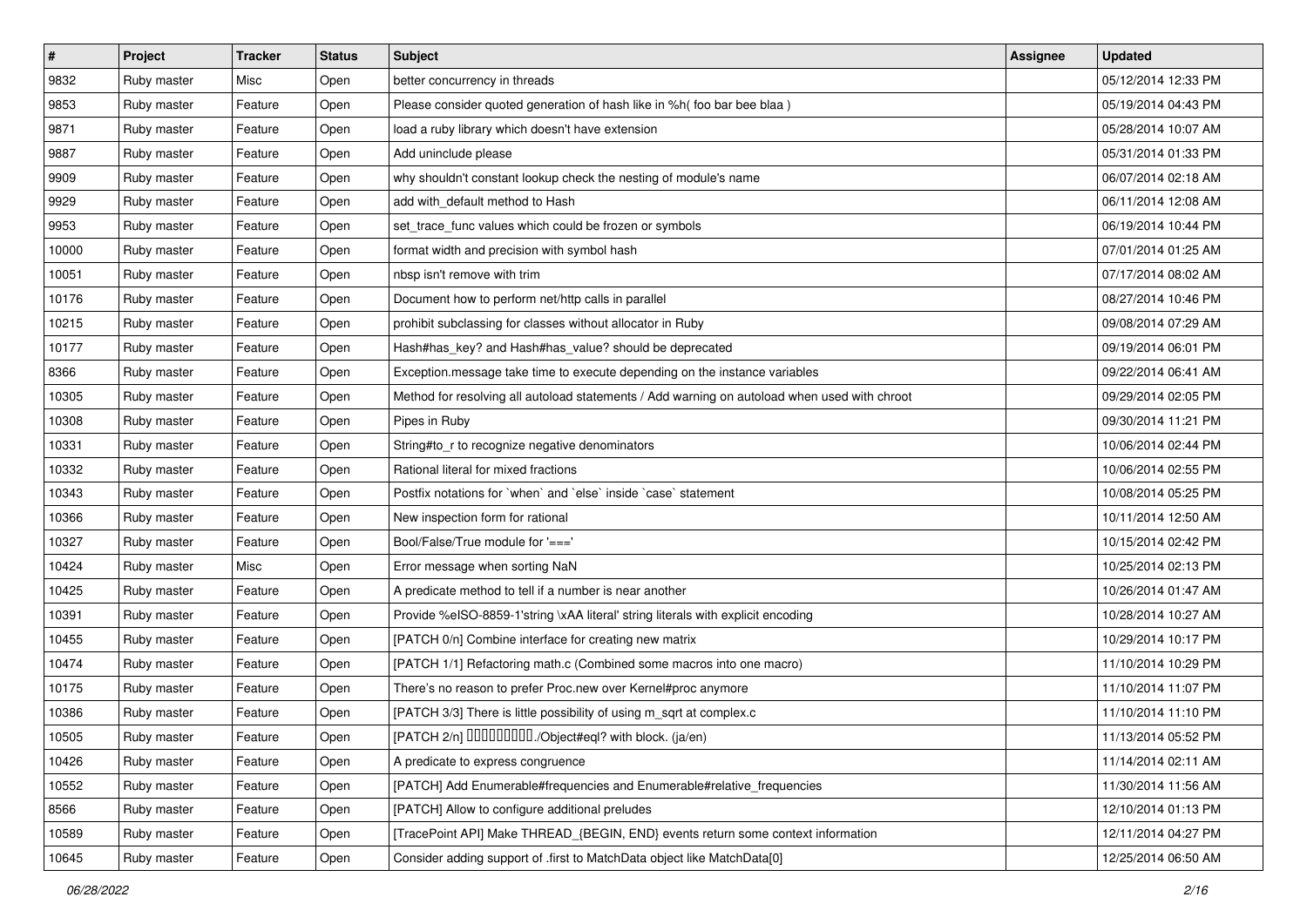| $\vert$ # | Project     | <b>Tracker</b> | <b>Status</b> | Subject                                                                                                            | Assignee | <b>Updated</b>      |
|-----------|-------------|----------------|---------------|--------------------------------------------------------------------------------------------------------------------|----------|---------------------|
| 10683     | Ruby master | Feature        | Open          | fix inconsistent behavior of Kernel. Hash()                                                                        |          | 01/02/2015 06:00 AM |
| 10663     | Ruby master | Feature        | Open          | Consider adding support for String input to File. methods                                                          |          | 01/05/2015 12:47 AM |
| 10701     | Ruby master | Feature        | Open          | Class: Array 2 New methods                                                                                         |          | 01/08/2015 07:21 AM |
| 10729     | Ruby master | Feature        | Open          | Array method to subtract in place                                                                                  |          | 01/11/2015 02:29 PM |
| 10728     | Ruby master | Feature        | Open          | Warning for Fixnum#size to use RbConfig::SIZEOF['long']                                                            |          | 01/11/2015 04:23 PM |
| 10770     | Ruby master | Feature        | Open          | chr and ord behavior for ill-formed byte sequences and surrogate code points                                       |          | 01/22/2015 10:19 AM |
| 10255     | Ruby master | Feature        | Open          | Math.log: check domain of base argument                                                                            |          | 01/27/2015 02:32 AM |
| 10726     | Ruby master | Feature        | Open          | [PATCH 4/4] * New methods: Set#power                                                                               |          | 01/28/2015 07:48 AM |
| 8564      | Ruby master | Feature        | Open          | Extend Module#attr methods                                                                                         |          | 02/05/2015 07:39 PM |
| 10851     | Ruby master | Feature        | Open          | Introduce Regexp#fetch                                                                                             |          | 02/13/2015 11:15 AM |
| 10879     | Ruby master | Feature        | Open          | UnboundMethod#to_proc                                                                                              |          | 02/21/2015 07:56 PM |
| 10869     | Ruby master | Feature        | Open          | Add support for option to pre-compile Ruby files                                                                   |          | 02/23/2015 11:08 AM |
| 10882     | Ruby master | Feature        | Open          | Provide Levenshtein distance implementation as part of stdlib                                                      |          | 02/26/2015 03:56 PM |
| 10927     | Ruby master | Feature        | Open          | [PATCH] Add default empty string to string replacements                                                            |          | 03/04/2015 10:49 AM |
| 10863     | Ruby master | Feature        | Open          | allow protected class methods to be callable from instance methods                                                 |          | 04/01/2015 06:11 PM |
| 10152     | Ruby master | Feature        | Open          | String#strip doesn't remove non-breaking space                                                                     |          | 04/12/2015 07:36 PM |
| 9725      | Ruby master | Feature        | Open          | Do not inspect NameError target object unless verbose                                                              |          | 05/08/2015 02:18 AM |
| 11148     | Ruby master | Feature        | Open          | Add a way to require files, but not raise an exception when the file isn't found                                   |          | 05/13/2015 05:57 PM |
| 11177     | Ruby master | <b>Bug</b>     | Open          | <b>DATALEOFILILILILILI</b>                                                                                         |          | 05/25/2015 03:49 AM |
| 11183     | Ruby master | <b>Bug</b>     | Open          |                                                                                                                    |          | 05/26/2015 08:32 AM |
| 11305     | Ruby master | Feature        | Open          | [ipaddr] include the IP address in question within the InvalidAddressError exception message                       |          | 06/25/2015 04:25 AM |
| 11315     | Ruby master | Feature        | Open          | [PATCH] Add Array#^ for parity with other set-like operations.                                                     |          | 06/29/2015 05:05 AM |
| 10585     | Ruby master | Feature        | Open          | struct: speedup struct.attr = $v$ for first 10 attributes and struct[:attr] for big structs                        |          | 06/30/2015 08:18 PM |
| 11309     | Ruby master | Feature        | Open          | Iterator over string matches                                                                                       |          | 07/01/2015 08:35 AM |
| 11323     | Ruby master | Feature        | Open          | Documentation update on how uniq works / guarantee of order                                                        |          | 07/02/2015 03:34 AM |
| 9918      | Ruby master | Feature        | Open          | Exception#cause should be shown in output and #inspect                                                             |          | 07/13/2015 02:32 PM |
| 11347     | Ruby master | Feature        | Open          | Errors with cause not reported properly to console                                                                 |          | 07/15/2015 04:39 PM |
| 11355     | Ruby master | Misc           | Open          | Exceptions inheriting from Timeout:: Error should behave the same way                                              |          | 07/15/2015 04:59 PM |
| 10949     | Ruby master | Feature        | Open          | Time is WB unprotected                                                                                             |          | 07/23/2015 05:55 PM |
| 11429     | Ruby master | Feature        | Open          | Local variable assignment via regex ===                                                                            |          | 08/10/2015 11:26 PM |
| 11446     | Ruby master | Feature        | Open          | Possible work around for the requirement to supplying arguments like this: .map(&:method, <arguments>)</arguments> |          | 08/14/2015 04:40 PM |
| 11475     | Ruby master | Feature        | Open          | AST transforms                                                                                                     |          | 08/21/2015 11:14 AM |
| 8437      | Ruby master | Feature        | Open          | custom operators, unicode                                                                                          |          | 08/30/2015 03:05 AM |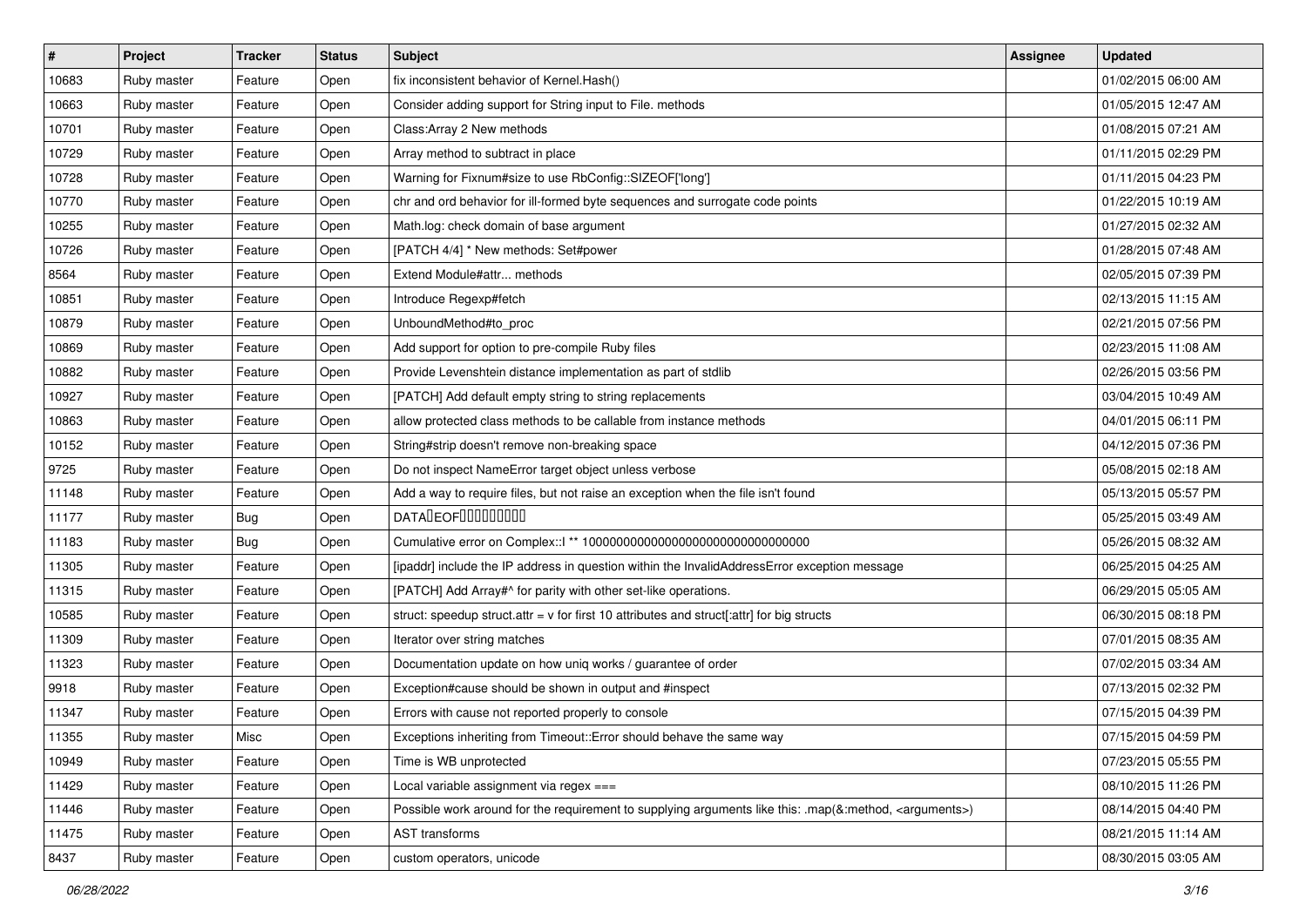| $\vert$ # | Project     | <b>Tracker</b> | <b>Status</b> | Subject                                                                                                                                    | <b>Assignee</b> | <b>Updated</b>      |
|-----------|-------------|----------------|---------------|--------------------------------------------------------------------------------------------------------------------------------------------|-----------------|---------------------|
| 11507     | Ruby master | Feature        | Open          | Net::HTTP should use TCP_CORK or TCP_NOPUSH to avoid fragmenting packets                                                                   |                 | 09/04/2015 09:47 AM |
| 10179     | Ruby master | Feature        | Open          | Net::HTTP::Get.new("https://google.com").basic_auth(user_name, password) should throw exception stating<br>the need to set use_ssl to true |                 | 09/13/2015 03:25 AM |
| 9613      | Ruby master | Feature        | Open          | Warn about unsafe ossl ciphers                                                                                                             |                 | 09/13/2015 03:27 AM |
| 10519     | Ruby master | Feature        | Open          | <b>TLS Renegotiation</b>                                                                                                                   |                 | 09/13/2015 03:29 AM |
| 11514     | Ruby master | <b>Bug</b>     | Open          | AIX6.1 - Ruby 2.2.3 - Segmentation fault in :byteslice                                                                                     |                 | 09/18/2015 07:39 AM |
| 11570     | Ruby master | Misc           | Open          | Clarify autoload chaining behavior                                                                                                         |                 | 10/06/2015 04:52 PM |
| 11577     | Ruby master | Feature        | Open          | Add encodeURIComponent compatible API for URI                                                                                              |                 | 10/09/2015 01:40 PM |
| 11583     | Ruby master | Feature        | Open          | Add File#unlink                                                                                                                            |                 | 10/12/2015 05:40 AM |
| 11582     | Ruby master | <b>Bug</b>     | Open          | On Solaris, Rational#** returns -Infinity for Rational(0) when passed a negative Float                                                     |                 | 10/13/2015 03:12 AM |
| 11597     | Ruby master | Feature        | Open          | Add Linux-specific setfsuid(2)/setfsgid(2)                                                                                                 |                 | 10/15/2015 10:08 PM |
| 11415     | Ruby master | Feature        | Open          | autoload with a Proc                                                                                                                       |                 | 10/21/2015 08:38 PM |
| 11295     | Ruby master | Misc           | Open          | Request for comments about error messages                                                                                                  |                 | 10/22/2015 09:12 AM |
| 10181     | Ruby master | Feature        | Open          | New method File.openat()                                                                                                                   |                 | 10/22/2015 12:12 PM |
| 11629     | Ruby master | Feature        | Open          | Implement Enhanced Mail System Status Codes (rfc1893)                                                                                      |                 | 10/28/2015 10:38 AM |
| 11634     | Ruby master | Feature        | Open          | [PATCH] variable.c (rb_global_tbl): convert to id_table                                                                                    |                 | 10/29/2015 08:11 PM |
| 10983     | Ruby master | Misc           | Open          | Why blocks make Ruby methods 439% slower?                                                                                                  |                 | 11/10/2015 06:21 AM |
| 11694     | Ruby master | Feature        | Open          | Numeric#nonpositive?, nonnegative?                                                                                                         |                 | 11/16/2015 12:56 AM |
| 11700     | Ruby master | Feature        | Open          | positive flags for reverse lookup to socket                                                                                                |                 | 11/17/2015 02:48 AM |
| 11723     | Ruby master | Feature        | Open          | CGI library should give access to raw request body                                                                                         |                 | 11/20/2015 07:06 PM |
| 11630     | Ruby master | Feature        | Open          | possibility to serialize Proc or Lambda                                                                                                    |                 | 11/23/2015 01:34 PM |
| 11588     | Ruby master | Feature        | Open          | Implement structured warnings                                                                                                              |                 | 12/06/2015 08:48 PM |
| 11786     | Ruby master | Feature        | Open          | [PATCH] micro-optimize case dispatch even harder                                                                                           |                 | 12/09/2015 09:58 AM |
| 11781     | Ruby master | Feature        | Open          | Would it be possible to alias .prepend() towards .unshift() for class Array by default?                                                    |                 | 12/09/2015 12:46 PM |
| 11796     | Ruby master | Feature        | Open          | [PATCH] Refactor reduce call get_stat()                                                                                                    |                 | 12/09/2015 02:33 PM |
| 11690     | Ruby master | Feature        | Open          | Update Hash during multiple assignment                                                                                                     |                 | 12/10/2015 12:26 PM |
| 8544      | Ruby master | Feature        | Open          | OpenURI should open 'file://' URIs                                                                                                         |                 | 12/12/2015 04:30 PM |
| 11817     | Ruby master | Feature        | Open          | map.parallel                                                                                                                               |                 | 12/15/2015 04:28 AM |
| 10251     | Ruby master | Feature        | Open          | URI: Support wildcards (globbing) in no_proxy                                                                                              |                 | 12/16/2015 05:22 AM |
| 10168     | Ruby master | Feature        | Open          | Native Object#inspect method should single quote strings that don't need to be double quoted                                               |                 | 01/01/2016 08:27 PM |
| 11939     | Ruby master | Feature        | Open          | Syntax sugar to apply a method replace a variable                                                                                          |                 | 01/04/2016 09:49 AM |
| 11987     | Ruby master | Feature        | Open          | daemons can't show the backtrace of rb bug                                                                                                 |                 | 01/13/2016 10:58 AM |
| 11550     | Ruby master | Feature        | Open          | Current behaviour of super() is dangerous in the presence of more than one included modules.                                               |                 | 01/20/2016 08:44 AM |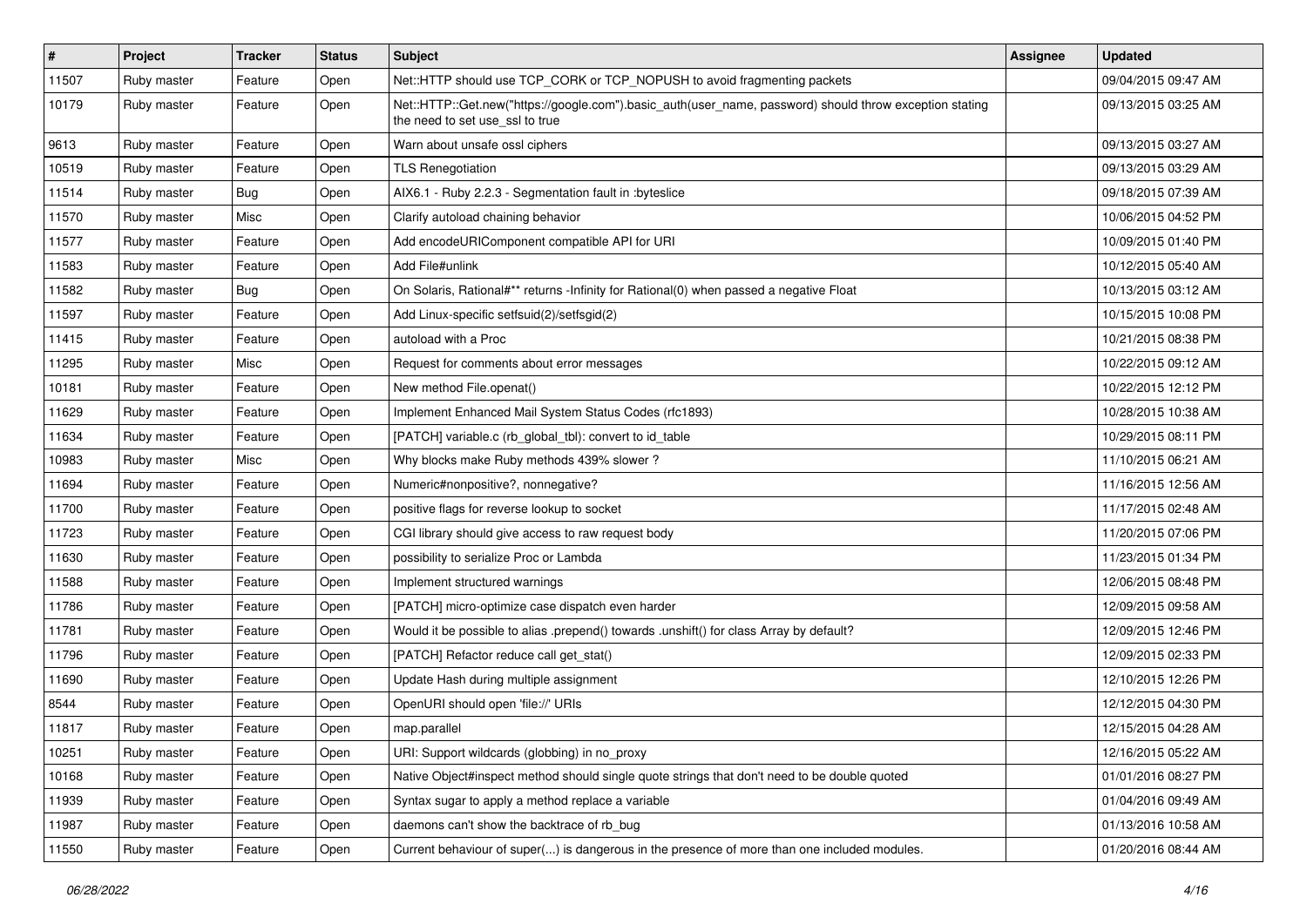| $\vert$ # | Project     | <b>Tracker</b> | <b>Status</b> | <b>Subject</b>                                                                                                                              | Assignee | <b>Updated</b>      |
|-----------|-------------|----------------|---------------|---------------------------------------------------------------------------------------------------------------------------------------------|----------|---------------------|
| 10312     | Ruby master | Misc           | Open          | Give people more control over how the ruby parser sees code and lexical code elements (valid/invalid - toggle<br>options) + macros          |          | 01/20/2016 05:14 PM |
| 12006     | Ruby master | Feature        | Open          | return IO object from IO#print, IO#puts, IO#close_read, IO#close_write,                                                                     |          | 01/21/2016 12:42 PM |
| 11100     | Ruby master | Feature        | Open          | Permit multiple captures with String[Regexp, ]                                                                                              |          | 01/24/2016 08:42 AM |
| 12017     | Ruby master | Feature        | Open          | [PATCH] dedupe string keys from Marshal.load                                                                                                |          | 01/25/2016 09:02 AM |
| 12023     | Ruby master | Feature        | Open          | Allow ivars to be used as method arguments                                                                                                  |          | 01/27/2016 09:58 AM |
| 10658     | Ruby master | Feature        | Open          | ThreadGroup local variables                                                                                                                 |          | 01/28/2016 07:20 AM |
| 11917     | Ruby master | Feature        | Open          | Add Range#length as an alias for size                                                                                                       |          | 01/30/2016 07:01 AM |
| 12059     | Ruby master | Feature        | Open          | 'Array#single?', 'Hash#single?'                                                                                                             |          | 02/10/2016 04:02 AM |
| 12041     | Ruby master | Feature        | Open          | Change the initializer of NameError to take a receiver as the third argument                                                                |          | 02/12/2016 05:37 AM |
| 10793     | Ruby master | Feature        | Open          | Infrastructure/Release-Management: Sign releases                                                                                            |          | 02/12/2016 09:20 PM |
| 12034     | Ruby master | Feature        | Open          | RegExp does not respect file encoding directive                                                                                             |          | 02/13/2016 06:41 PM |
| 12083     | Ruby master | Feature        | Open          | \$_ and \$~ by Binding#local_variable_{get,set}                                                                                             |          | 02/18/2016 04:35 AM |
| 11361     | Ruby master | Feature        | Open          | proposal for easy method to nil-guard for generated variable name.                                                                          |          | 02/21/2016 12:01 PM |
| 12114     | Ruby master | Feature        | Open          | \$VERBOSE = true is being ignored                                                                                                           |          | 02/26/2016 02:00 PM |
| 12113     | Ruby master | Feature        | Open          | Global method inside Delegator causes NameError                                                                                             |          | 03/01/2016 01:58 AM |
| 12110     | Ruby master | Feature        | Open          | Create a method to avoid vacuous truth?                                                                                                     |          | 03/12/2016 08:01 AM |
| 12165     | Ruby master | Feature        | Open          | Hash#first, Hash#last                                                                                                                       |          | 03/12/2016 10:55 AM |
| 12141     | Ruby master | Feature        | Open          | send and __send_                                                                                                                            |          | 03/14/2016 01:32 AM |
| 12129     | Ruby master | Feature        | Open          | syntactic sugar for dynamic method dispatch `object_expression:method_name_expression(1, 2)`                                                |          | 03/14/2016 01:35 AM |
| 12134     | Ruby master | Feature        | Open          | Comparison between 'true' and 'false'                                                                                                       |          | 03/15/2016 12:41 PM |
| 12173     | Ruby master | Feature        | Open          | Time#till_now`                                                                                                                              |          | 03/16/2016 10:19 AM |
| 12094     | Ruby master | Feature        | Open          | parameterized property assignment: $o.prop(arg) = 1$                                                                                        |          | 03/17/2016 07:05 AM |
| 12116     | Ruby master | Feature        | Open          | Fixnum#divmod`, `Bignum#divmod` with multiple arguments                                                                                     |          | 03/21/2016 02:00 PM |
| 12214     | Ruby master | Feature        | Open          | Inconsistent behaviour and lack of warnings/errors when referencing duplicated _variables                                                   |          | 03/24/2016 04:58 PM |
| 12211     | Ruby master | Feature        | Open          | introduce Date#first_of_month and Date#last_of_month                                                                                        |          | 03/26/2016 12:58 AM |
| 12247     | Ruby master | Feature        | Open          | accept multiple arguments at Array#delete                                                                                                   |          | 04/04/2016 10:16 PM |
| 12262     | Ruby master | Feature        | Open          | Anti-loop                                                                                                                                   |          | 04/09/2016 05:30 AM |
| 12272     | Ruby master | Feature        | Open          | Accepting HTML entity name in string literal                                                                                                |          | 04/13/2016 05:16 AM |
| 12277     | Ruby master | Misc           | Open          | Coding rule: colum number                                                                                                                   |          | 04/13/2016 06:32 PM |
| 12179     | Ruby master | <b>Bug</b>     | Open          | Build failure due to VPATH expansion                                                                                                        |          | 04/14/2016 01:55 AM |
| 12080     | Ruby master | Feature        | Open          | Enumerable#first, Array#last with block                                                                                                     |          | 04/20/2016 03:51 AM |
| 11868     | Ruby master | Feature        | Open          | Proposal for RubyVM::InstructionSequence.compile to return an object containing the syntax error information<br>currently written to STDERR |          | 04/21/2016 05:49 AM |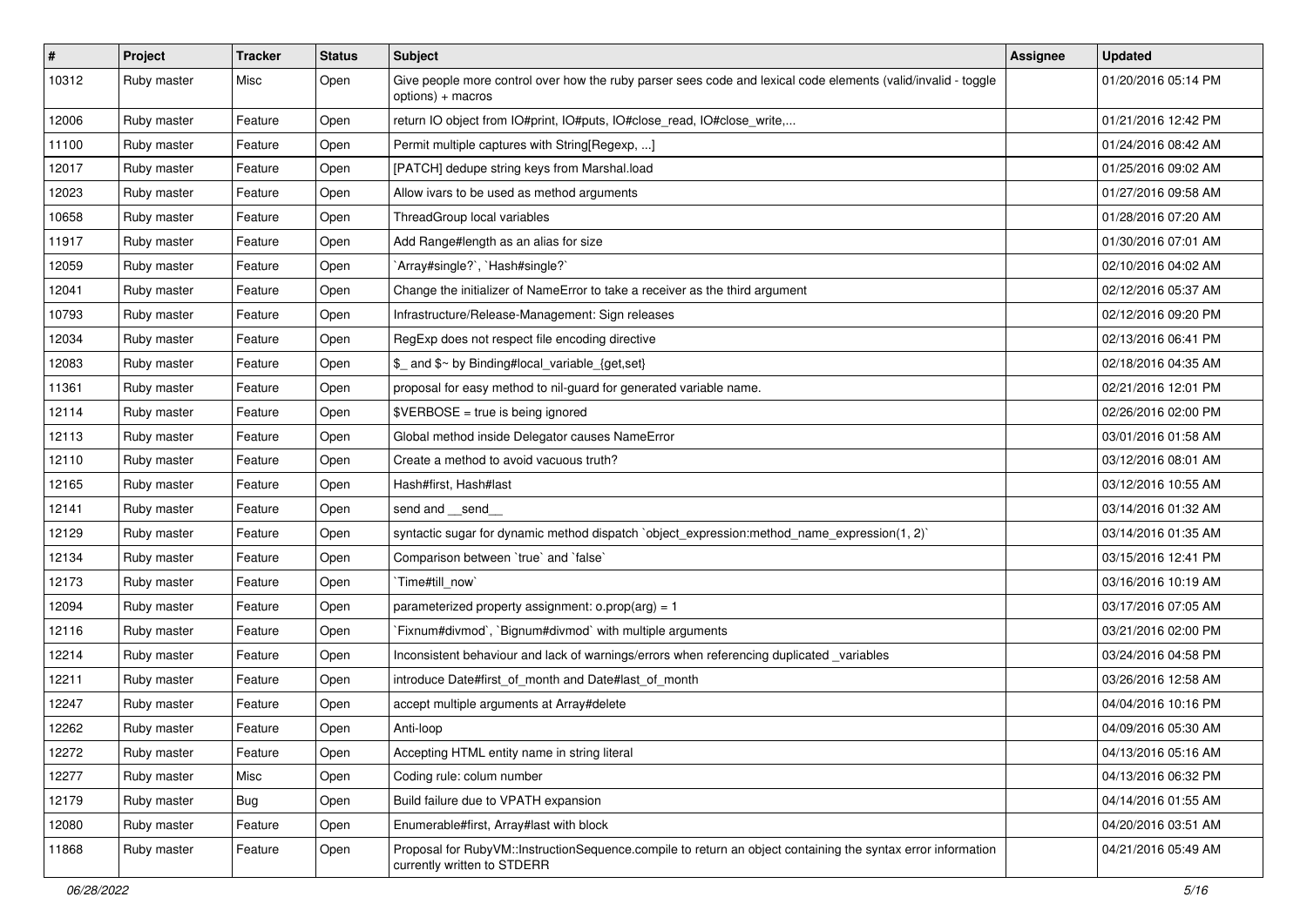| $\vert$ # | Project     | <b>Tracker</b> | <b>Status</b> | Subject                                                                                                  | Assignee | <b>Updated</b>      |
|-----------|-------------|----------------|---------------|----------------------------------------------------------------------------------------------------------|----------|---------------------|
| 12280     | Ruby master | <b>Bug</b>     | Open          | IO.copy_stream(IO, IO) fails with "pread() not implemented"                                              |          | 04/28/2016 05:51 AM |
| 8206      | Ruby master | Feature        | Open          | Should Ruby core implement String#blank?                                                                 |          | 04/28/2016 02:05 PM |
| 12226     | Ruby master | Feature        | Open          | Dir.home with valid named user raises ArgumentError on Windows                                           |          | 05/08/2016 10:06 AM |
| 12378     | Ruby master | Feature        | Open          | arbitrary size Random.new_seed                                                                           |          | 05/13/2016 04:44 PM |
| 12380     | Ruby master | Feature        | Open          | 'Struct' as a subclass of 'Class'                                                                        |          | 05/14/2016 08:28 AM |
| 11923     | Ruby master | Feature        | Open          | Put Struct accessors into separate module to allow redefining them in Struct.new's block                 |          | 05/17/2016 06:37 AM |
| 12077     | Ruby master | Feature        | Open          | Consolidate SSLSocket interface with TCPSocket                                                           |          | 05/17/2016 06:37 AM |
| 12403     | Ruby master | Feature        | Open          | Optimise Regexp#match?                                                                                   |          | 05/24/2016 05:54 AM |
| 9760      | Ruby master | <b>Bug</b>     | Open          | mkmf does not allow for linking against custom libraries when a system library is present                |          | 05/24/2016 08:11 AM |
| 12435     | Ruby master | Feature        | Open          | Using connect_nonblock to open TCP connections in Net::HTTP#connect                                      |          | 06/06/2016 12:42 AM |
| 12482     | Ruby master | Feature        | Open          | ArgumentError.new(nil) should give a better description                                                  |          | 06/16/2016 04:18 AM |
| 12595     | Ruby master | Misc           | Open          | Documentation                                                                                            |          | 07/18/2016 04:39 PM |
| 12350     | Ruby master | Feature        | Open          | Introduce Array#find! that raises an error if element not found                                          |          | 07/19/2016 06:20 AM |
| 12334     | Ruby master | Feature        | Open          | Final/Readonly Support for Fields / Instance Variables                                                   |          | 07/20/2016 01:49 AM |
| 12455     | Ruby master | Feature        | Open          | Add a way for class String to determine whether it has only numbers / digits or not                      |          | 07/20/2016 03:13 AM |
| 12586     | Ruby master | Feature        | Open          | Hash#sample                                                                                              |          | 08/10/2016 04:08 AM |
| 12625     | Ruby master | Feature        | Open          | TypeError.assert, ArgumentError.assert                                                                   |          | 08/10/2016 04:36 AM |
| 12317     | Ruby master | Feature        | Open          | Name space of a module                                                                                   |          | 09/04/2016 04:59 PM |
| 12755     | Ruby master | Feature        | Open          | optimize instruction sequence                                                                            |          | 09/12/2016 07:05 AM |
| 12751     | Ruby master | Misc           | Open          | Incompatibility of Ruby 3                                                                                |          | 09/14/2016 12:48 PM |
| 12817     | Ruby master | Feature        | Open          | Consider adding method .sample() on class Hash (if this was not yet proposed)                            |          | 10/11/2016 12:57 AM |
| 12843     | Ruby master | Feature        | Open          | Proposal to add a new method to class File in order to determine the name of the file without any suffix |          | 10/17/2016 08:56 AM |
| 12858     | Ruby master | Feature        | Open          | Supporting batch-requiring of files in ruby                                                              |          | 10/23/2016 08:05 AM |
| 12869     | Ruby master | Feature        | Open          | open-uri's open rejects `BOM' in encoding                                                                |          | 10/25/2016 05:06 AM |
| 11428     | Ruby master | Feature        | Open          | system/exec/etc. should to_s their argument to restore Pathname functionality as it was in 1.8           |          | 11/06/2016 02:17 AM |
| 11665     | Ruby master | Feature        | Open          | Support nested functions for better code organization                                                    |          | 11/16/2016 03:06 PM |
| 13006     | Ruby master | Feature        | Open          | backtrace of thread killer                                                                               |          | 12/06/2016 01:11 AM |
| 13108     | Ruby master | Feature        | Open          | [Doc Request] Explicitly document Range#sum                                                              |          | 01/05/2017 11:50 PM |
| 13103     | Ruby master | Feature        | Open          | [PATCH] random.c: use "__NR_" syscall prefix on Linux (instead of "SYS_")                                |          | 01/11/2017 10:51 PM |
| 13048     | Ruby master | Feature        | Open          | Better way to do Regexp.new(Regexp.escape("some string"))                                                |          | 01/20/2017 04:01 AM |
| 12969     | Ruby master | Feature        | Open          | Allow optional parameter in String#strip and related                                                     |          | 01/20/2017 08:19 AM |
| 13151     | Ruby master | <b>Bug</b>     | Open          | File.writable? doesn't report correctly if a directory is writable on Windows.                           |          | 01/23/2017 05:46 PM |
| 13174     | Ruby master | Feature        | Open          | Smaller id_table on 64bit platform                                                                       |          | 01/31/2017 02:05 PM |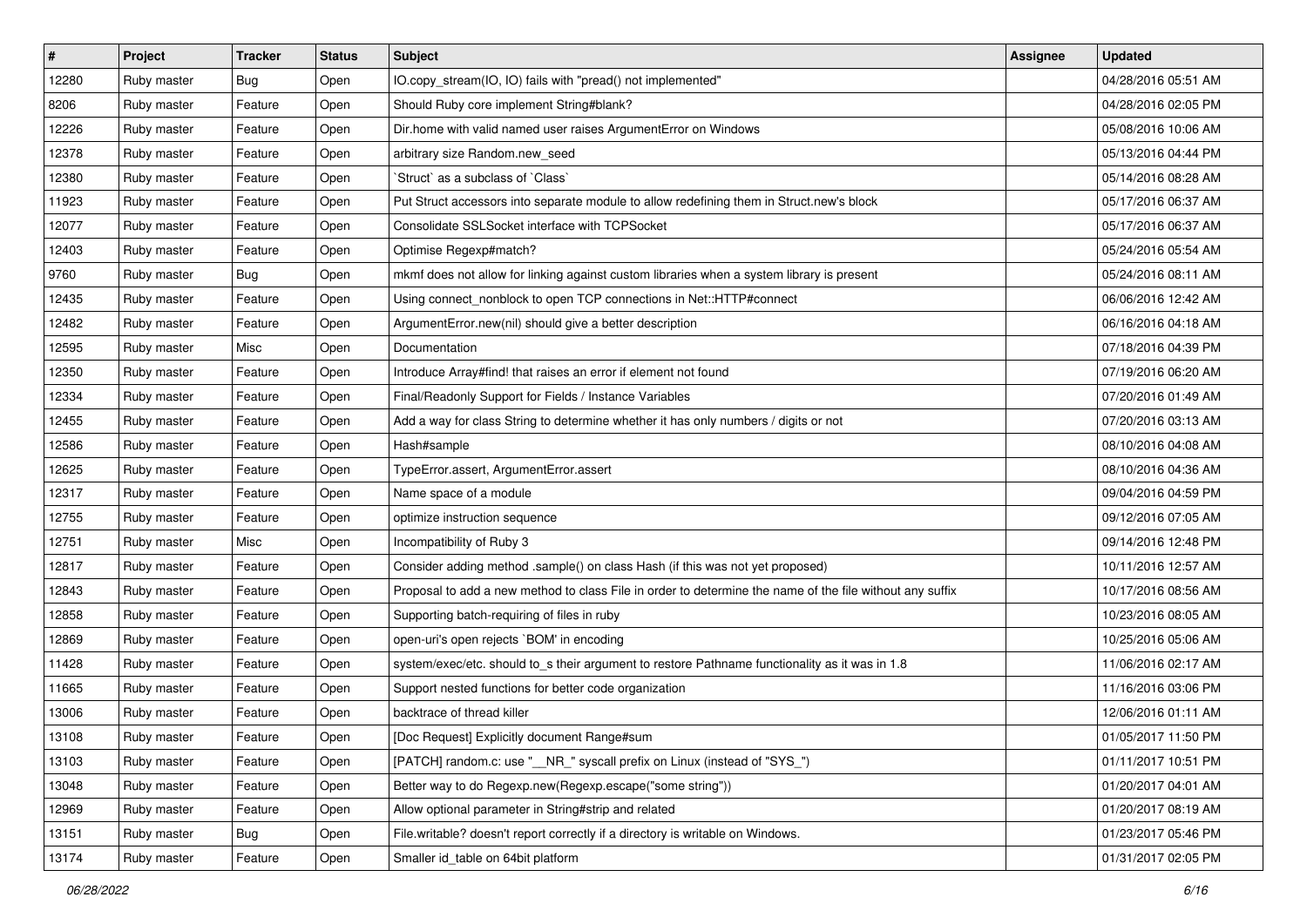| #     | Project     | <b>Tracker</b> | <b>Status</b> | Subject                                                                                                                                               | Assignee | <b>Updated</b>      |
|-------|-------------|----------------|---------------|-------------------------------------------------------------------------------------------------------------------------------------------------------|----------|---------------------|
| 13209 | Ruby master | Misc           | Open          | fact.rb in ruby/sample variations                                                                                                                     |          | 02/14/2017 12:10 AM |
| 13240 | Ruby master | Feature        | Open          | Change Unicode property implementation in Onigmo from inversion lists to direct lookup                                                                |          | 02/22/2017 08:01 AM |
| 13026 | Ruby master | Feature        | Open          | Public singleton methods                                                                                                                              |          | 02/22/2017 06:53 PM |
| 12790 | Ruby master | Feature        | Open          | Better inspect for stdlib classes                                                                                                                     |          | 02/27/2017 08:36 PM |
| 13259 | Ruby master | Feature        | Open          | Kernel#Date                                                                                                                                           |          | 02/28/2017 12:09 PM |
| 13314 | Ruby master | Feature        | Open          | $dig =$                                                                                                                                               |          | 03/14/2017 12:55 PM |
| 13095 | Ruby master | Feature        | Open          | [PATCH] io.c (rb_f_syscall): remove deprecation notice                                                                                                |          | 03/26/2017 06:21 AM |
| 13263 | Ruby master | Feature        | Open          | Add companion integer nth-root method to recent Integer#isgrt                                                                                         |          | 04/05/2017 12:49 AM |
| 13164 | Ruby master | <b>Bug</b>     | Open          | A second `SystemStackError` exception results in `Segmentation fault (core dumped)`                                                                   |          | 04/14/2017 01:05 PM |
| 12573 | Ruby master | Feature        | Open          | Introduce a straightforward way to discover whether a process is running                                                                              |          | 04/19/2017 12:05 PM |
| 13485 | Ruby master | <b>Bug</b>     | Open          | MinGW TestEnumerable#test_callcc SEGV info                                                                                                            |          | 04/19/2017 04:17 PM |
| 13497 | Ruby master | Misc           | Open          | Docs, code samples, Ripper example                                                                                                                    |          | 04/23/2017 04:27 AM |
| 13500 | Ruby master | Bug            | Open          | MinGW TestArity#test_proc_err_mess stops testing                                                                                                      |          | 04/26/2017 03:27 PM |
| 9116  | Ruby master | Feature        | Open          | String#rsplit missing                                                                                                                                 |          | 04/27/2017 10:00 AM |
| 13211 | Ruby master | Feature        | Open          | Hash#delete taking a splat                                                                                                                            |          | 04/29/2017 08:41 PM |
| 13333 | Ruby master | Feature        | Open          | block to yield                                                                                                                                        |          | 05/19/2017 09:01 AM |
| 13542 | Ruby master | <b>Bug</b>     | Open          | MinGW trunk Builds - Summary of Issues                                                                                                                |          | 05/19/2017 07:04 PM |
| 13634 | Ruby master | Misc           | Open          | NilClass is lying about respond_to?(:clone)                                                                                                           |          | 06/06/2017 08:27 AM |
| 13644 | Ruby master | <b>Bug</b>     | Open          | Windows - Setting Time.now                                                                                                                            |          | 06/11/2017 03:43 AM |
| 13668 | Ruby master | Feature        | Open          | Show / log test-all skips in CI here or at http://rubyci.org/ ?                                                                                       |          | 06/20/2017 03:30 AM |
| 12968 | Ruby master | Feature        | Open          | Allow default value via block for Integer(), Float() and Rational()                                                                                   |          | 06/28/2017 05:53 PM |
| 13681 | Ruby master | Feature        | Open          | Ruby digest init fails in FIPS mode when built against OpenSSL ~> 1.0.1                                                                               |          | 07/04/2017 05:17 PM |
| 13434 | Ruby master | Feature        | Open          | better method definition in C API                                                                                                                     |          | 07/13/2017 07:41 AM |
| 13765 | Ruby master | Feature        | Open          | Add Proc#bind                                                                                                                                         |          | 07/26/2017 01:31 PM |
| 13787 | Ruby master | Misc           | Open          | The path to Ruby 3.x - would it be useful to have a separate thread here at the tracker, for discussions and<br>issues and ideas related to ruby 3.x? |          | 08/08/2017 08:29 AM |
| 13804 | Ruby master | Misc           | Open          | Protected methods cannot be overridden                                                                                                                |          | 08/10/2017 09:41 PM |
| 13805 | Ruby master | Feature        | Open          | Make refinement scoping to be like that of constants                                                                                                  |          | 08/13/2017 10:52 PM |
| 13639 | Ruby master | Feature        | Open          | Add "RTMIN" and "RTMAX" to Signal.list                                                                                                                |          | 08/31/2017 09:06 AM |
| 13072 | Ruby master | Misc           | Open          | Current state of date standard library                                                                                                                |          | 09/02/2017 05:38 PM |
| 13881 | Ruby master | Feature        | Open          | Use getcontext/setcontext on OS X                                                                                                                     |          | 09/08/2017 09:13 AM |
| 13245 | Ruby master | Feature        | Open          | [PATCH] reject inter-thread TLS modification                                                                                                          |          | 09/12/2017 12:54 PM |
| 13924 | Ruby master | Feature        | Open          | Add headings/hints to RubyVM::InstructionSequence#disasm                                                                                              |          | 09/20/2017 01:40 PM |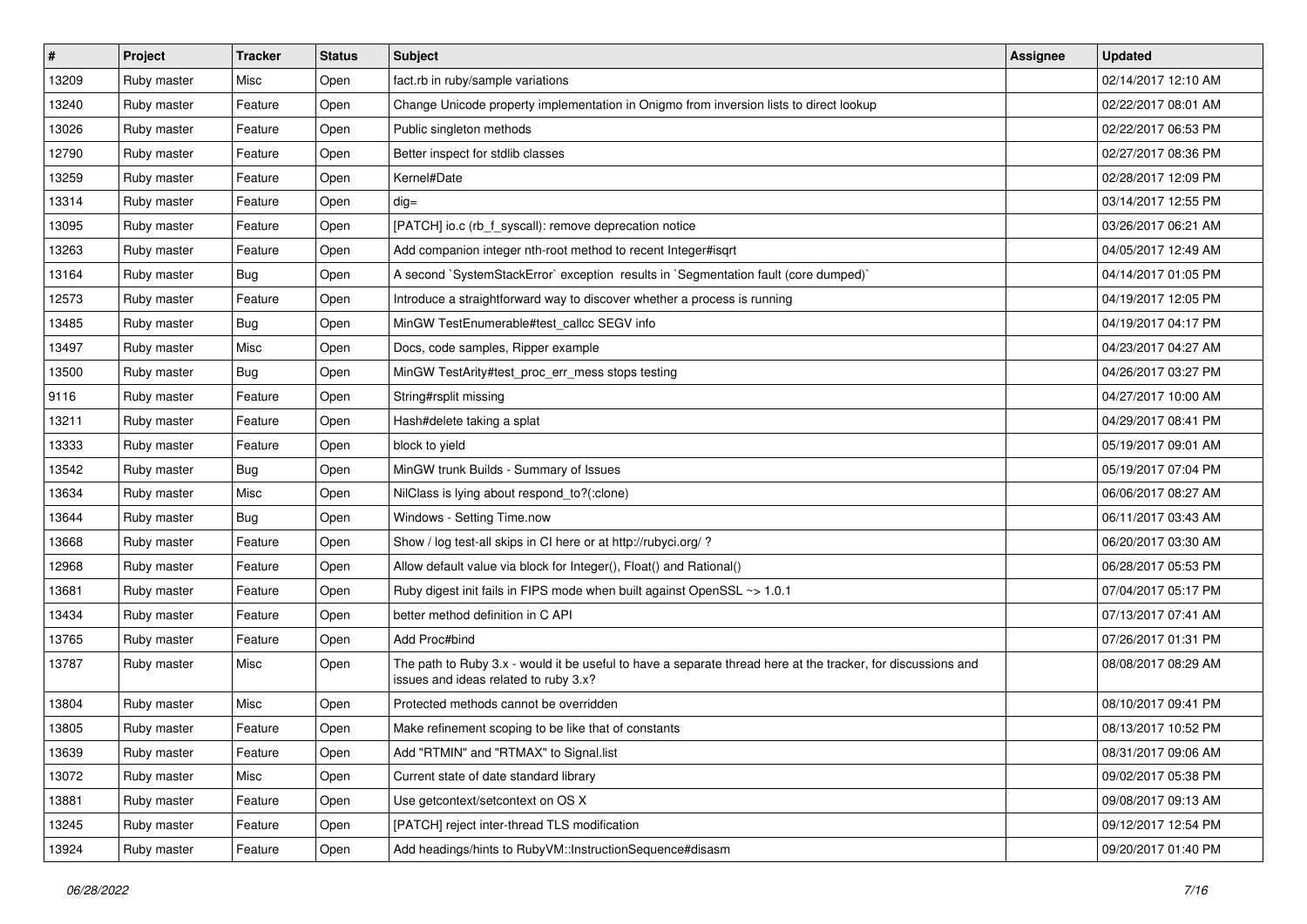| $\vert$ # | Project     | <b>Tracker</b> | <b>Status</b> | Subject                                                                                                               | <b>Assignee</b> | <b>Updated</b>      |
|-----------|-------------|----------------|---------------|-----------------------------------------------------------------------------------------------------------------------|-----------------|---------------------|
| 13934     | Ruby master | Feature        | Open          | [Feature request] Being able to set a default encoding other than Unicode on a "per-project" basis                    |                 | 09/25/2017 05:18 AM |
| 13922     | Ruby master | Feature        | Open          | Consider showing warning messages about same-named aliases - either directly or perhaps via the "did you<br>mean gem" |                 | 09/25/2017 12:21 PM |
| 13927     | Ruby master | Feature        | Open          | Integrate module_function as a core language type                                                                     |                 | 09/25/2017 10:30 PM |
| 13395     | Ruby master | Feature        | Open          | Add a method to check for not nil                                                                                     |                 | 09/30/2017 12:53 PM |
| 12648     | Ruby master | Feature        | Open          | Enumerable#sort_by` with descending option                                                                            |                 | 10/05/2017 10:24 AM |
| 13936     | Ruby master | Feature        | Open          | Make regular expressions debugable                                                                                    |                 | 10/07/2017 01:25 AM |
| 14025     | Ruby master | Feature        | Open          | #initialize with ivars                                                                                                |                 | 10/19/2017 06:50 AM |
| 13869     | Ruby master | Feature        | Open          | Filter non directories from Dir.glob                                                                                  |                 | 10/20/2017 01:58 AM |
| 14037     | Ruby master | Misc           | Open          | Writing doxygen document comments to static functions                                                                 |                 | 10/21/2017 07:48 AM |
| 14040     | Ruby master | Feature        | Open          | deprecate HTTP.version_1_2                                                                                            |                 | 10/22/2017 09:32 AM |
| 13933     | Ruby master | Feature        | Open          | Add Range#empty?                                                                                                      |                 | 10/25/2017 09:19 AM |
| 14049     | Ruby master | <b>Bug</b>     | Open          | SEGV svn 60401 require relative                                                                                       |                 | 10/26/2017 05:25 PM |
| 10183     | Ruby master | Feature        | Open          | An alternative name for method `class`                                                                                |                 | 10/31/2017 11:42 AM |
| 14077     | Ruby master | Feature        | Open          | Add Encoding::FILESYSTEM and Encoding::LOCALE constants                                                               |                 | 11/03/2017 09:31 PM |
| 14064     | Ruby master | <b>Bug</b>     | Open          | test-all with and without -j - incorrect assertions and missing test methods                                          |                 | 11/03/2017 10:54 PM |
| 14083     | Ruby master | <b>Bug</b>     | Open          | Refinement in block calling incorrect method                                                                          |                 | 11/05/2017 07:36 PM |
| 14084     | Ruby master | Feature        | Open          | Introduce Enumerator#next?                                                                                            |                 | 11/06/2017 03:28 PM |
| 14079     | Ruby master | Feature        | Open          | Validate argument list without calling method                                                                         |                 | 11/07/2017 03:20 AM |
| 14092     | Ruby master | Feature        | Open          | Add extension key argument to Tempfile                                                                                |                 | 11/08/2017 06:47 PM |
| 13571     | Ruby master | <b>Bug</b>     | Open          | Script arguments, encoding, windows / MinGW                                                                           |                 | 11/12/2017 10:53 PM |
| 12700     | Ruby master | Feature        | Open          | regexg heredoc support                                                                                                |                 | 11/24/2017 12:53 AM |
| 13763     | Ruby master | Feature        | Open          | Trigger "unused variable warning" for unused variables in parameter lists                                             |                 | 11/28/2017 04:49 AM |
| 13124     | Ruby master | Feature        | Open          | Should #puts convert to external encoding?                                                                            |                 | 12/01/2017 06:45 PM |
| 14149     | Ruby master | Misc           | Open          | Ruby Birthday Thread - 25th years anniversary                                                                         |                 | 12/02/2017 01:40 AM |
| 14129     | Ruby master | Feature        | Open          | Feature Request: sockets - add support for recvmmsg                                                                   |                 | 12/12/2017 08:35 AM |
| 14052     | Ruby master | Feature        | Open          | Introduce SecureRandom.with_chars                                                                                     |                 | 12/12/2017 08:59 AM |
| 14190     | Ruby master | Misc           | Open          | What are the semantics of \$SAFE?                                                                                     |                 | 12/15/2017 10:28 PM |
| 9992      | Ruby master | Feature        | Open          | Access Modifiers (Internal Interfaces)                                                                                |                 | 12/18/2017 03:04 PM |
| 6687      | Ruby master | Feature        | Open          | Enumerable#with                                                                                                       |                 | 12/25/2017 06:15 PM |
| 6758      | Ruby master | Feature        | Open          | Object#sequence                                                                                                       |                 | 12/25/2017 06:15 PM |
| 7060      | Ruby master | Feature        | Open          | Broaden support for chmod                                                                                             |                 | 12/25/2017 06:15 PM |
| 7082      | Ruby master | Feature        | Open          | Process.kill 0 in windows can return spurious success                                                                 |                 | 12/25/2017 06:15 PM |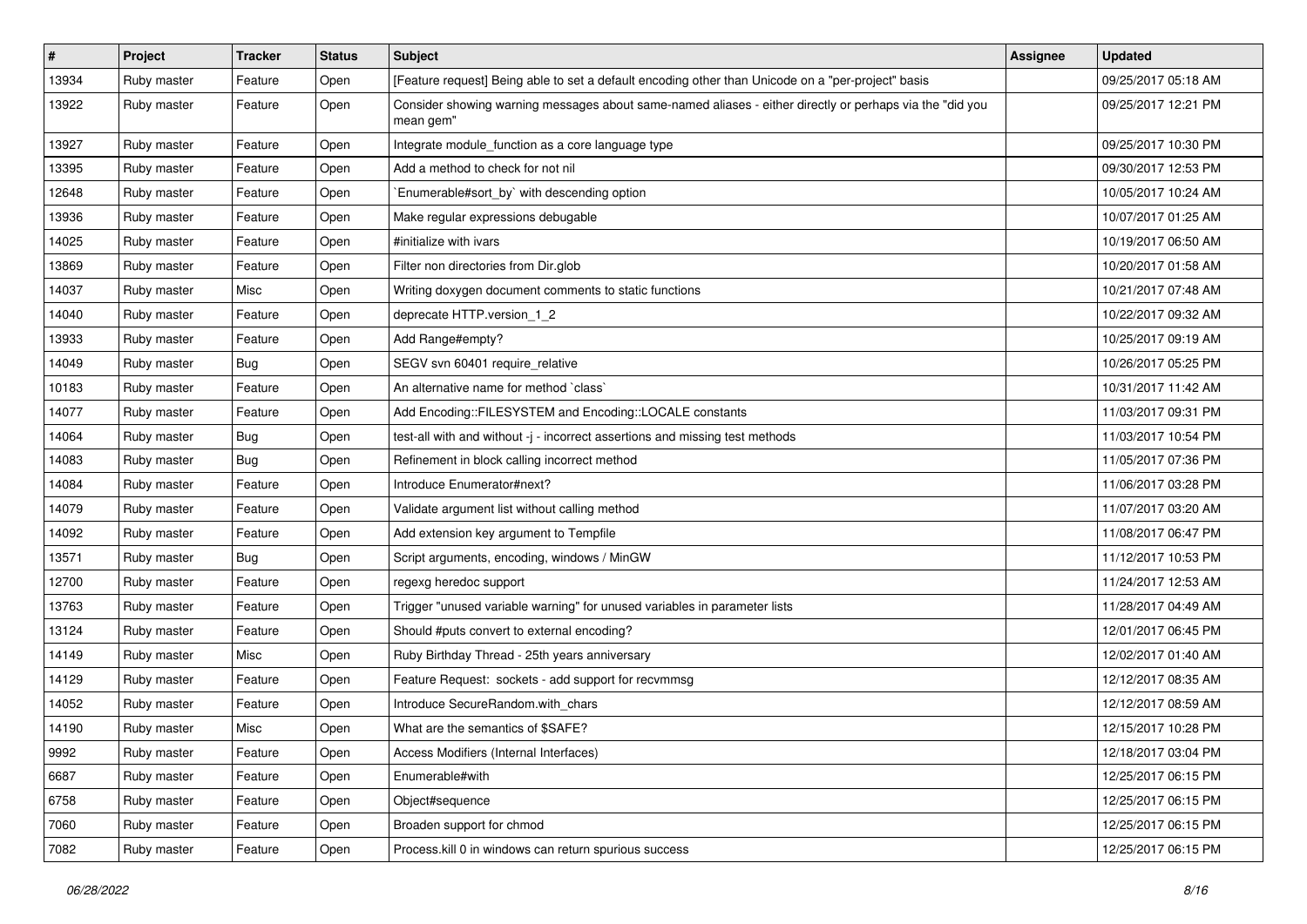| $\vert$ # | Project     | <b>Tracker</b> | <b>Status</b> | <b>Subject</b>                                                                                                                                                                             | Assignee | <b>Updated</b>      |
|-----------|-------------|----------------|---------------|--------------------------------------------------------------------------------------------------------------------------------------------------------------------------------------------|----------|---------------------|
| 7106      | Ruby master | Feature        | Open          | FileUtils.touch should allow touching the symlink itself rather than the file the link points to                                                                                           |          | 12/25/2017 06:15 PM |
| 7250      | Ruby master | Feature        | Open          | A mechanism to include at once both instance-level and class-level methods from a module                                                                                                   |          | 12/25/2017 06:15 PM |
| 7340      | Ruby master | Feature        | Open          | 'each_with' or 'into' alias for 'each_with_object'                                                                                                                                         |          | 12/25/2017 06:15 PM |
| 7341      | Ruby master | Feature        | Open          | Enumerable#associate                                                                                                                                                                       |          | 12/25/2017 06:15 PM |
| 7384      | Ruby master | Feature        | Open          | Rename #each_with_object to #each_with                                                                                                                                                     |          | 12/25/2017 06:15 PM |
| 7708      | Ruby master | Feature        | Open          | support for patches list                                                                                                                                                                   |          | 12/25/2017 06:15 PM |
| 8046      | Ruby master | Feature        | Open          | allow Object#extend to take a block                                                                                                                                                        |          | 12/25/2017 06:15 PM |
| 8772      | Ruby master | Feature        | Open          | Hash alias #  merge, and the case for Hash and Array polymorphism                                                                                                                          |          | 12/25/2017 06:15 PM |
| 14177     | Ruby master | Feature        | Open          | PATCH: File::Stat#dev on Windows                                                                                                                                                           |          | 12/25/2017 06:15 PM |
| 14153     | Ruby master | Feature        | Open          | [PATCH] resurrection of # -*- warn_past_scope: true -*-                                                                                                                                    |          | 12/26/2017 08:53 AM |
| 13890     | Ruby master | Feature        | Open          | Allow a regexp as an argument to 'count', to count more interesting things than single characters                                                                                          |          | 12/30/2017 04:37 AM |
| 9145      | Ruby master | Feature        | Open          | Queue#pop(true) return nil if empty instead of raising ThreadError                                                                                                                         |          | 01/01/2018 07:41 PM |
| 14276     | Ruby master | Feature        | Open          | Ruby core debugger API                                                                                                                                                                     |          | 01/05/2018 07:54 PM |
| 8987      | Ruby master | Feature        | Open          | map/collect extension which handles arguments                                                                                                                                              |          | 01/05/2018 09:00 PM |
| 9185      | Ruby master | Feature        | Open          | Add alias_class_method or class_alias functionality                                                                                                                                        |          | 01/05/2018 09:00 PM |
| 9253      | Ruby master | Feature        | Open          | Regexp named match and case statement                                                                                                                                                      |          | 01/05/2018 09:00 PM |
| 9779      | Ruby master | Feature        | Open          | Add Module#descendents                                                                                                                                                                     |          | 01/05/2018 09:00 PM |
| 10225     | Ruby master | Feature        | Open          | [PATCH] *math.c: New method Math.normcdf                                                                                                                                                   |          | 01/05/2018 09:01 PM |
| 10237     | Ruby master | Feature        | Open          | Transform all elements of one Encoding into another Encoding for Array and Hash                                                                                                            |          | 01/05/2018 09:01 PM |
| 10378     | Ruby master | Feature        | Open          | [PATCH $0/3$ ] It's better $(1 + 0i)$ .real? return true                                                                                                                                   |          | 01/05/2018 09:01 PM |
| 10503     | Ruby master | Feature        | Open          | introduce InvalidPercentEncoding error for failed URI parsing                                                                                                                              |          | 01/05/2018 09:01 PM |
| 14348     | Ruby master | Feature        | Open          | win32ole: enable using coclass-es with multiple IDispatch implementations                                                                                                                  |          | 01/10/2018 11:35 AM |
| 13968     | Ruby master | Misc           | Open          | [Ruby 3.x perhaps] - A (minimal?) static variant of ruby                                                                                                                                   |          | 01/14/2018 03:24 PM |
| 14393     | Ruby master | Feature        | Open          | Support sending file descriptors (on local machine) via DRb UNIX                                                                                                                           |          | 01/24/2018 08:58 PM |
| 14401     | Ruby master | Feature        | Open          | Integer#digits0000000000000000                                                                                                                                                             |          | 01/25/2018 01:13 PM |
| 14404     | Ruby master | Feature        | Open          | Adding writev support to IO#write_nonblock                                                                                                                                                 |          | 01/29/2018 12:29 AM |
| 11388     | Ruby master | Feature        | Open          | SMTP Service Extension for Delivery Status Notifications                                                                                                                                   |          | 02/06/2018 11:37 AM |
| 14411     | Ruby master | Feature        | Open          | URI#secure?                                                                                                                                                                                |          | 02/11/2018 03:44 PM |
| 12589     | Ruby master | Feature        | Open          | VM performance improvement proposal                                                                                                                                                        |          | 02/20/2018 05:00 AM |
| 13860     | Ruby master | Feature        | Open          | A proposal for a new, simpler class-method addition to Time - for the time being calling it Time.date() but<br>another name is fine; and the ability to omit '%' tokens as arguments to it |          | 02/21/2018 12:57 PM |
| 14550     | Ruby master | Feature        | Open          | Support keyword arguments with Date#step                                                                                                                                                   |          | 02/26/2018 03:58 AM |
| 14555     | Ruby master | Feature        | Open          | OpenStruct performance doesn't have to be slow                                                                                                                                             |          | 02/27/2018 12:59 AM |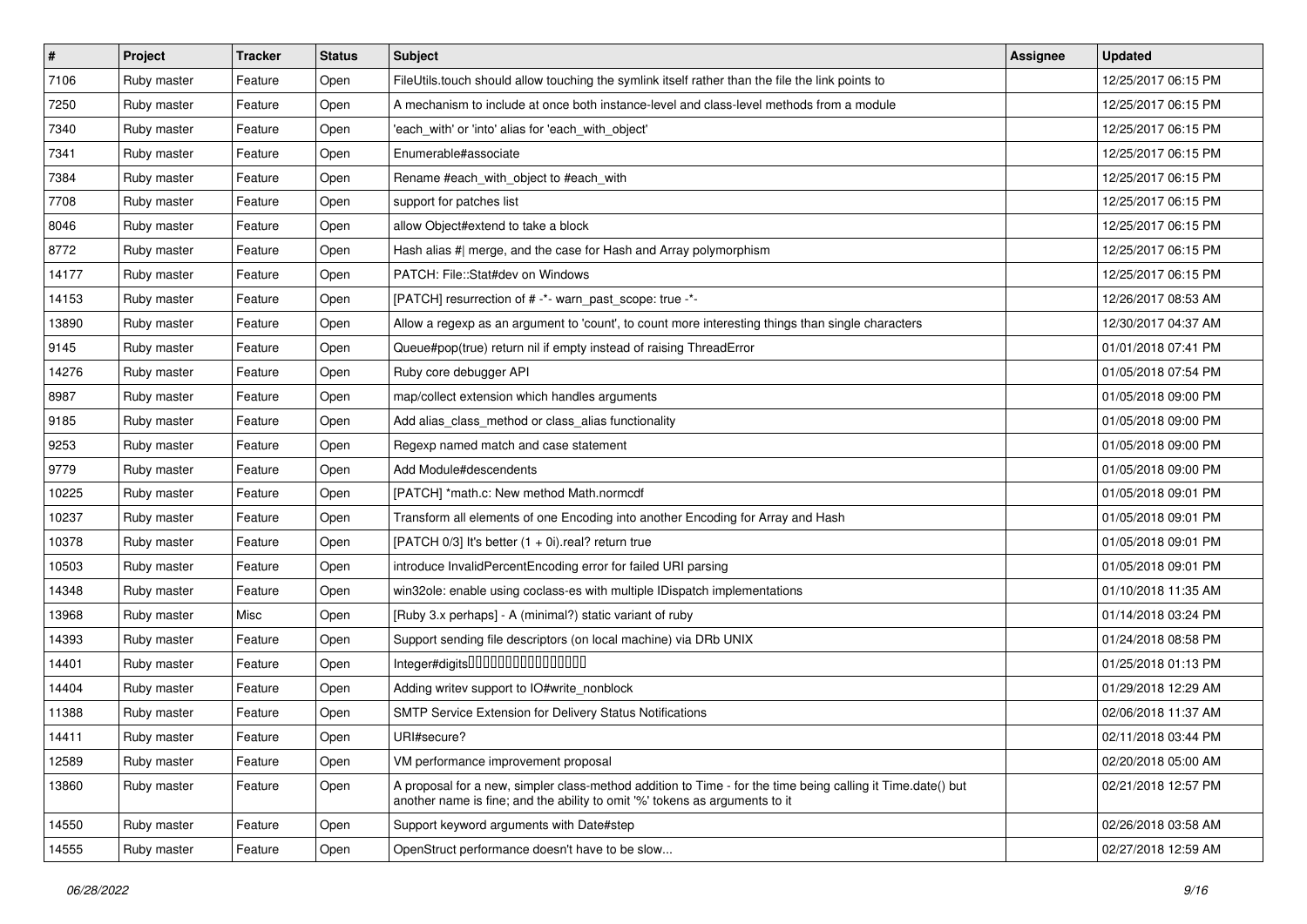| #     | Project     | <b>Tracker</b> | <b>Status</b> | Subject                                                                                                                       | Assignee | <b>Updated</b>      |
|-------|-------------|----------------|---------------|-------------------------------------------------------------------------------------------------------------------------------|----------|---------------------|
| 14574 | Ruby master | Feature        | Open          | percent literals and binary encoding strings                                                                                  |          | 03/04/2018 07:38 AM |
| 14422 | Ruby master | <b>Bug</b>     | Open          | Ruby configuration options should not be reused for gem builds                                                                |          | 03/05/2018 03:32 PM |
| 14564 | Ruby master | Feature        | Open          | dig` opposite method                                                                                                          |          | 03/07/2018 11:24 PM |
| 14580 | Ruby master | Feature        | Open          | Hash#store accepts a block                                                                                                    |          | 03/08/2018 11:59 AM |
| 14593 | Ruby master | Feature        | Open          | Add `Enumerator#concat`                                                                                                       |          | 03/08/2018 09:15 PM |
| 14585 | Ruby master | Feature        | Open          | Array#each_pair                                                                                                               |          | 03/11/2018 11:38 PM |
| 9049  | Ruby master | Feature        | Open          | Shorthands (a:b, *) for inclusive indexing                                                                                    |          | 03/15/2018 12:26 AM |
| 4173  | Ruby master | <b>Bug</b>     | Open          | TestProcess#test_wait_and_sigchild DDDDDDDD                                                                                   |          | 03/15/2018 08:29 AM |
| 14606 | Ruby master | Feature        | Open          | Change begin-else-end without rescue from warning to syntax error                                                             |          | 03/16/2018 01:22 AM |
| 14615 | Ruby master | Feature        | Open          | Consider introducing shortcut to check Net::HTTP response type                                                                |          | 03/19/2018 05:43 AM |
| 14618 | Ruby master | Feature        | Open          | Add display width method to String for CLI                                                                                    |          | 03/21/2018 04:00 AM |
| 14636 | Ruby master | Feature        | Open          | 'Hash' has a method for accessing the shortest path towards a certain key                                                     |          | 03/28/2018 09:42 AM |
| 14625 | Ruby master | Feature        | Open          | yield_self accepts an argument, calling to_proc                                                                               |          | 03/30/2018 06:52 AM |
| 14669 | Ruby master | Feature        | Open          | Regexp does not expose the amount of capture groups.                                                                          |          | 04/08/2018 11:11 AM |
| 14673 | Ruby master | Misc           | Open          | Documentation for `Array#drop` / `drop_while` unclear in regard to modification                                               |          | 04/10/2018 09:51 AM |
| 14685 | Ruby master | Feature        | Open          | IRB doesn't print exception cause                                                                                             |          | 04/13/2018 03:20 PM |
| 14672 | Ruby master | Feature        | Open          | Introduce a Date.safe_parse method                                                                                            |          | 04/18/2018 10:11 AM |
| 14624 | Ruby master | Feature        | Open          | #{nil} allocates a fresh empty string each time                                                                               |          | 04/21/2018 11:12 AM |
| 14681 | Ruby master | <b>Bug</b>     | Open          | `syswrite': stream closed in another thread (IOError)                                                                         |          | 04/22/2018 12:12 AM |
| 14710 | Ruby master | Feature        | Open          | I'd like to know from C API that "It has only one reference to Ruby object" to determine whether it is a<br>temporary object. |          | 04/24/2018 11:28 PM |
| 14735 | Ruby master | Misc           | Open          | thread-safe operations in a hash could be documented                                                                          |          | 05/04/2018 01:09 PM |
| 14761 | Ruby master | Bug            | Open          | TestThread#test_join_limits hangs up on Solaris 10 with gcc                                                                   |          | 05/16/2018 05:23 AM |
| 14768 | Ruby master | Misc           | Open          | Add documentation for    and &&                                                                                               |          | 05/17/2018 09:45 AM |
| 14770 | Ruby master | Misc           | Open          | [META] DevelopersMeeting                                                                                                      |          | 05/17/2018 12:28 PM |
| 14771 | Ruby master | Feature        | Open          | Add method to create DNS resource from data string                                                                            |          | 05/17/2018 10:43 PM |
| 14723 | Ruby master | Feature        | Open          | [WIP] sleepy GC                                                                                                               |          | 05/18/2018 09:13 AM |
| 14758 | Ruby master | Feature        | Open          | Add a first-class support for isolated bounded packages / modules / contexts                                                  |          | 05/18/2018 09:13 AM |
| 14777 | Ruby master | Feature        | Open          | Add Range#offset ?                                                                                                            |          | 05/19/2018 03:50 PM |
| 14249 | Ruby master | Feature        | Open          | Remove str[match_str]                                                                                                         |          | 05/19/2018 06:13 PM |
| 14783 | Ruby master | Feature        | Open          | String#chars_at / String#bytes_at                                                                                             |          | 05/24/2018 01:18 PM |
| 14785 | Ruby master | Feature        | Open          | Parse guard statements like regular conditionals                                                                              |          | 05/25/2018 05:46 AM |
| 14217 | Ruby master | Feature        | Open          | Expose RUBY_PATCHLEVEL_STR or similar with patch level info for rc/preview as a constant                                      |          | 06/01/2018 03:00 AM |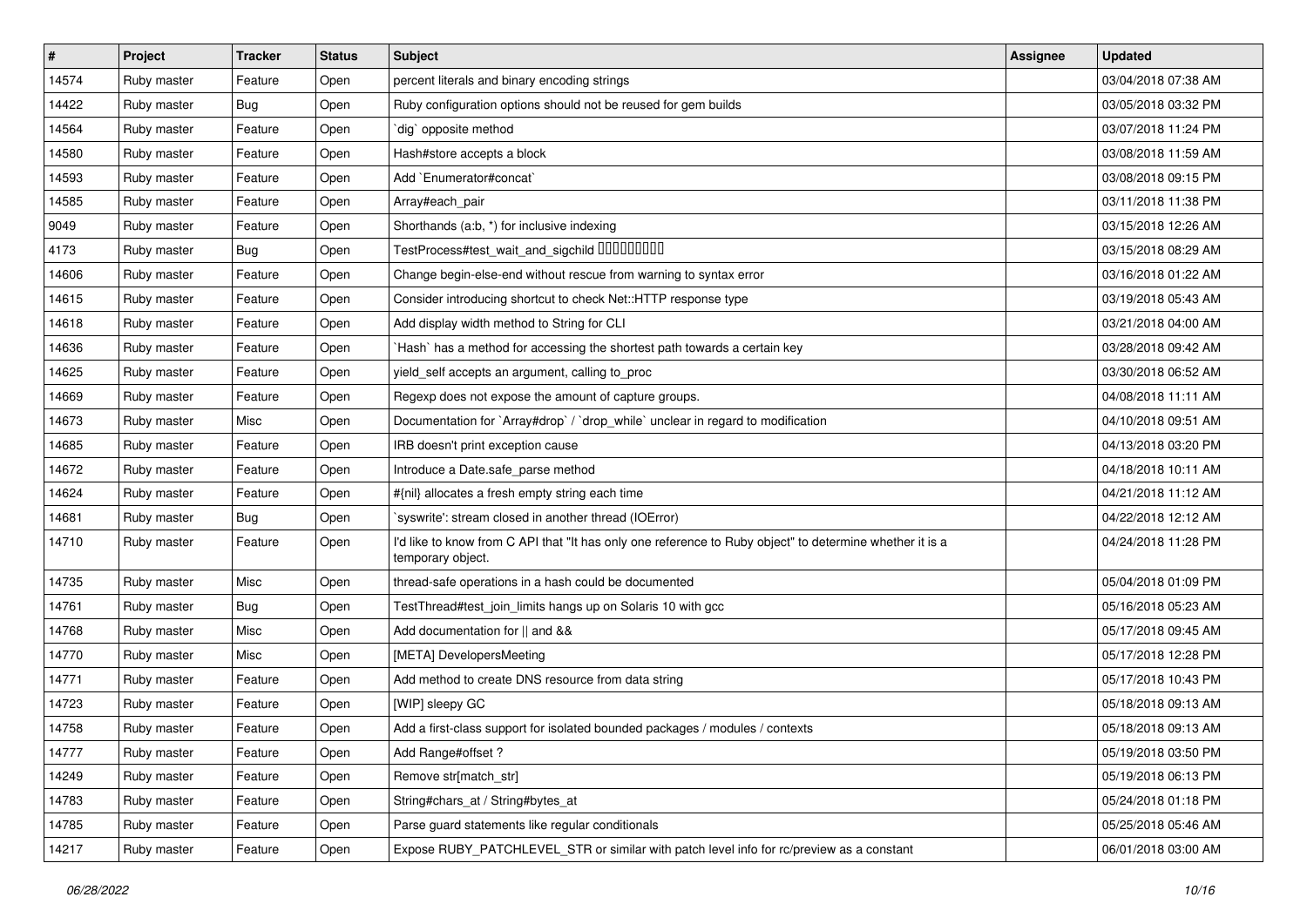| #     | Project     | <b>Tracker</b> | <b>Status</b> | <b>Subject</b>                                                                                                 | Assignee | <b>Updated</b>      |
|-------|-------------|----------------|---------------|----------------------------------------------------------------------------------------------------------------|----------|---------------------|
| 14801 | Ruby master | Feature        | Open          | New method 'show_stack' to show Ruby stack(s) when program is running                                          |          | 06/01/2018 09:45 AM |
| 14825 | Ruby master | Misc           | Open          | When redefining `attr_xx` methods the visibility becomes `public`                                              |          | 06/05/2018 05:57 AM |
| 14811 | Ruby master | Feature        | Open          | Dynamically extend Ruby VM stack                                                                               |          | 06/05/2018 07:59 AM |
| 14826 | Ruby master | <b>Bug</b>     | Open          | make: *** [.ext/include/sparc-solaris2.10/rb_mjit_min_header-2.6.0.h] Error 1 on Solaris 10 with very old gcc3 |          | 06/05/2018 02:02 PM |
| 14819 | Ruby master | Feature        | Open          | Efficient cstring to RVALUE typecasting for c extension gems                                                   |          | 06/06/2018 09:13 PM |
| 14833 | Ruby master | Feature        | Open          | Add RubyVM::AST::Node#pretty_print                                                                             |          | 06/07/2018 02:56 PM |
| 14838 | Ruby master | Bug            | Open          | RegexpError with double "s" in look-behind assertion in case-insensitive unicode regexp                        |          | 06/09/2018 04:04 PM |
| 13733 | Ruby master | Feature        | Open          | Dump the delegator instead of the delegated object                                                             |          | 06/29/2018 05:09 PM |
| 13626 | Ruby master | Feature        | Open          | Add String#byteslice!                                                                                          |          | 07/03/2018 11:07 PM |
| 14896 | Ruby master | Feature        | Open          | Expose Net::HTTPResponse socket for integration with libraries expecting an IO                                 |          | 07/04/2018 10:05 PM |
| 13620 | Ruby master | Feature        | Open          | Simplifying MRI's build system: always make install                                                            |          | 07/08/2018 09:41 AM |
| 14904 | Ruby master | Feature        | Open          | Make it possible to run instance_eval with zero-arguments lambda                                               |          | 07/11/2018 05:03 AM |
| 14906 | Ruby master | <b>Bug</b>     | Open          | MinGW failure - TestIO#test_copy_stream_no_busy_wait                                                           |          | 07/12/2018 03:52 AM |
| 14328 | Ruby master | Feature        | Open          | SIMD vectorization                                                                                             |          | 07/16/2018 05:12 PM |
| 14919 | Ruby master | Feature        | Open          | Add String#byteinsert                                                                                          |          | 07/18/2018 01:29 PM |
| 14925 | Ruby master | Feature        | Open          | Kernel#assert(expression)                                                                                      |          | 07/20/2018 02:39 PM |
| 14931 | Ruby master | Feature        | Open          | [DOC] exception keyword argument is not documented in some methods                                             |          | 07/22/2018 08:53 AM |
| 14932 | Ruby master | Feature        | Open          | Dynamically adjust method cache size at runtime                                                                |          | 07/22/2018 10:45 PM |
| 14951 | Ruby master | Feature        | Open          | New operator to evaluate truthy/falsy/logical equivalence                                                      |          | 08/02/2018 07:16 AM |
| 14957 | Ruby master | Bug            | Open          | MinGW, gcc 8.2.0, bootstraptest test_thread.rb - failure ?                                                     |          | 08/03/2018 02:46 PM |
| 14938 | Ruby master | Feature        | Open          | Provide API to get same result as ruby -wc                                                                     |          | 08/06/2018 06:27 PM |
| 14033 | Ruby master | Feature        | Open          | Add String#append                                                                                              |          | 08/08/2018 03:01 AM |
| 10783 | Ruby master | Misc           | Open          | String#concat has an "appending" behavior                                                                      |          | 08/08/2018 03:08 AM |
| 14869 | Ruby master | Feature        | Open          | Proposal to add Hash#===                                                                                       |          | 08/09/2018 04:03 AM |
| 14916 | Ruby master | Feature        | Open          | Proposal to add Array#===                                                                                      |          | 08/09/2018 04:06 AM |
| 14955 | Ruby master | Feature        | Open          | [PATCH] gc.c: use MADV_FREE to release most of the heap page body                                              |          | 08/14/2018 03:04 AM |
| 15006 | Ruby master | Feature        | Open          | [PATCH] io.c: use copy_file_range with every types of files                                                    |          | 08/21/2018 07:52 PM |
| 15017 | Ruby master | Feature        | Open          | Provide extended information about Signal                                                                      |          | 08/22/2018 05:42 AM |
| 15024 | Ruby master | Feature        | Open          | Support block in Array#join                                                                                    |          | 08/25/2018 05:05 AM |
| 15031 | Ruby master | Feature        | Open          | T_RANGE for testing whether object is a Range                                                                  |          | 08/27/2018 11:45 AM |
| 15093 | Ruby master | Feature        | Open          | Retrive Array elements with infinite ranges specified by Float::INFINITY                                       |          | 09/09/2018 02:01 PM |
| 15074 | Ruby master | Feature        | Open          | Create 'official' C API documentation on ruby-doc.org                                                          |          | 09/12/2018 09:12 PM |
| 14364 | Ruby master | Bug            | Open          | Regexp last match variable in procs                                                                            |          | 09/14/2018 05:28 AM |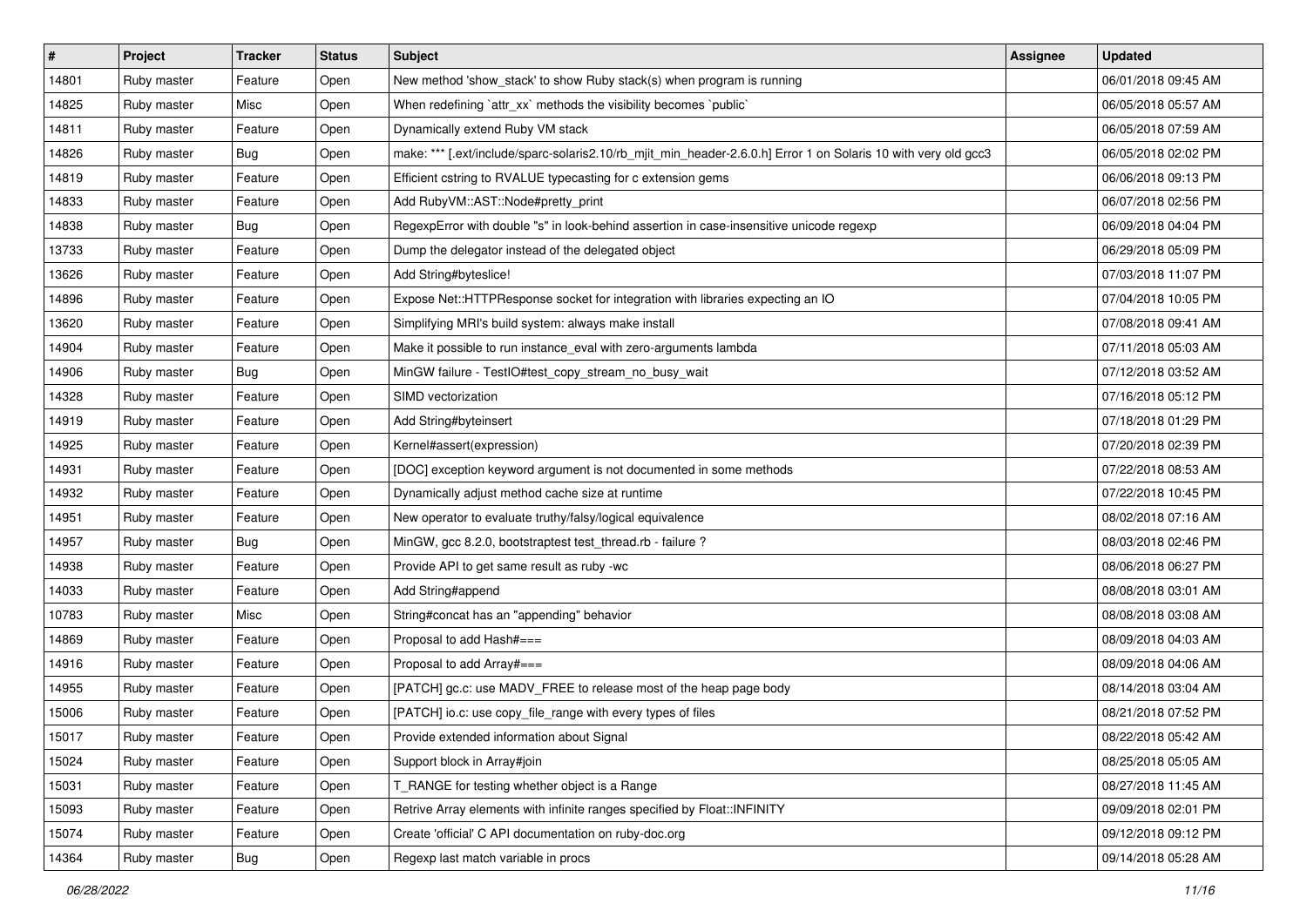| $\vert$ # | Project     | <b>Tracker</b> | <b>Status</b> | <b>Subject</b>                                                                                                                      | <b>Assignee</b> | <b>Updated</b>      |
|-----------|-------------|----------------|---------------|-------------------------------------------------------------------------------------------------------------------------------------|-----------------|---------------------|
| 15136     | Ruby master | Misc           | Open          | Fix - Wparentheses warnings                                                                                                         |                 | 09/20/2018 09:41 AM |
| 15145     | Ruby master | Feature        | Open          | chained mappings proposal                                                                                                           |                 | 09/22/2018 12:06 AM |
| 15149     | Ruby master | Feature        | Open          | extend string format to nil safe                                                                                                    |                 | 09/25/2018 03:22 AM |
| 15217     | Ruby master | Feature        | Open          | Add Resolv.current_resolver                                                                                                         |                 | 10/08/2018 11:18 PM |
| 15222     | Ruby master | Feature        | Open          | Add a way to distinguish between Struct classes with and without keyword initializer                                                |                 | 10/11/2018 01:16 PM |
| 15224     | Ruby master | Misc           | Open          | [DOCs] Minor inconsistency in class Array #initialize_copy -<br>https://ruby-doc.org/core-2.5.1/Array.html#method-i-initialize_copy |                 | 10/13/2018 02:26 PM |
| 15247     | Ruby master | Bug            | Open          | Windows - TEMP folder, non 8.3 & drive, fails & errors in test-all (ruby & rdoc)                                                    |                 | 10/23/2018 05:02 PM |
| 15249     | Ruby master | Misc           | Open          | Documentation for attr_accessor and attr_reader should be corrected                                                                 |                 | 10/23/2018 08:09 PM |
| 15202     | Ruby master | Misc           | Open          | Adding Coverity Scan to CI to see the result casually                                                                               |                 | 10/25/2018 10:50 AM |
| 14136     | Ruby master | Feature        | Open          | Implement #empty? on more classes                                                                                                   |                 | 10/27/2018 07:20 AM |
| 15261     | Ruby master | Feature        | Open          | Expose rl_variable_value as Readline.variable_value                                                                                 |                 | 10/29/2018 12:08 PM |
| 6946      | Ruby master | Feature        | Open          | FIPS support?                                                                                                                       |                 | 11/07/2018 04:00 PM |
| 12115     | Ruby master | Feature        | Open          | Add Symbol#call to allow to proc shorthand with arguments                                                                           |                 | 11/16/2018 09:49 AM |
| 15310     | Ruby master | <b>Bug</b>     | Open          | [PATCH] thread_pthread.c: close race from UBF_TIMER and non-GVL-releasing thread                                                    |                 | 11/20/2018 12:50 AM |
| 15302     | Ruby master | Feature        | Open          | Proc#with and Proc#by, for partial function application and currying                                                                |                 | 11/23/2018 10:16 AM |
| 15338     | Ruby master | Feature        | Open          | Provide way for C extensions to query if global variable is defined                                                                 |                 | 11/25/2018 09:32 AM |
| 15352     | Ruby master | Feature        | Open          | Mandatory block parameters                                                                                                          |                 | 11/28/2018 12:19 PM |
| 15363     | Ruby master | Feature        | Open          | Case insensitive file systems - add info to CONFIG or somewhere?                                                                    |                 | 12/03/2018 04:30 AM |
| 15367     | Ruby master | <b>Bug</b>     | Open          | IO.select is not resumed when io-object gets closed                                                                                 |                 | 12/03/2018 10:22 AM |
| 15350     | Ruby master | Feature        | Open          | [PATCH] thread_sync.c (queue_sleep): remove deadlock checking                                                                       |                 | 12/05/2018 08:42 AM |
| 15380     | Ruby master | Feature        | Open          | faster method lookup for Array#all? #none? #one?                                                                                    |                 | 12/05/2018 10:11 PM |
| 15386     | Ruby master | <b>Bug</b>     | Open          | [PATCH] io.c (rb_io_check_char_readable): do not io_fflush buffered sockets                                                         |                 | 12/06/2018 11:38 AM |
| 14474     | Ruby master | <b>Bug</b>     | Open          | skip "TestException#test_thread_signal_location" as known bug                                                                       |                 | 12/10/2018 07:09 AM |
| 15402     | Ruby master | Misc           | Open          | Shrinking excess retained memory of container types on promotion to uncollectible                                                   |                 | 12/11/2018 08:43 PM |
| 14392     | Ruby master | Feature        | Open          | Pipe operator                                                                                                                       |                 | 12/13/2018 09:51 AM |
| 15413     | Ruby master | Feature        | Open          | unmarkable C stack (3rd stack)                                                                                                      |                 | 12/15/2018 01:13 AM |
| 15418     | Ruby master | Misc           | Open          | Date.parse('2018')                                                                                                                  |                 | 12/15/2018 09:17 PM |
| 15423     | Ruby master | <b>Bug</b>     | Open          | fork leapfrog leaks memory on FreeBSD 11.2                                                                                          |                 | 12/16/2018 02:28 PM |
| 15431     | Ruby master | Misc           | Open          | Hashes and arrays should not require commas to seperate values when using new lines                                                 |                 | 12/18/2018 11:05 AM |
| 15435     | Ruby master | Feature        | Open          | Float D Infinity 00000000000                                                                                                        |                 | 12/20/2018 02:27 PM |
| 15463     | Ruby master | Feature        | Open          | oneshot coverage does not allow counting code lines without coverage                                                                |                 | 12/25/2018 12:52 PM |
| 12282     | Ruby master | Feature        | Open          | Hash#dig! for repeated applications of Hash#fetch                                                                                   |                 | 12/28/2018 05:31 AM |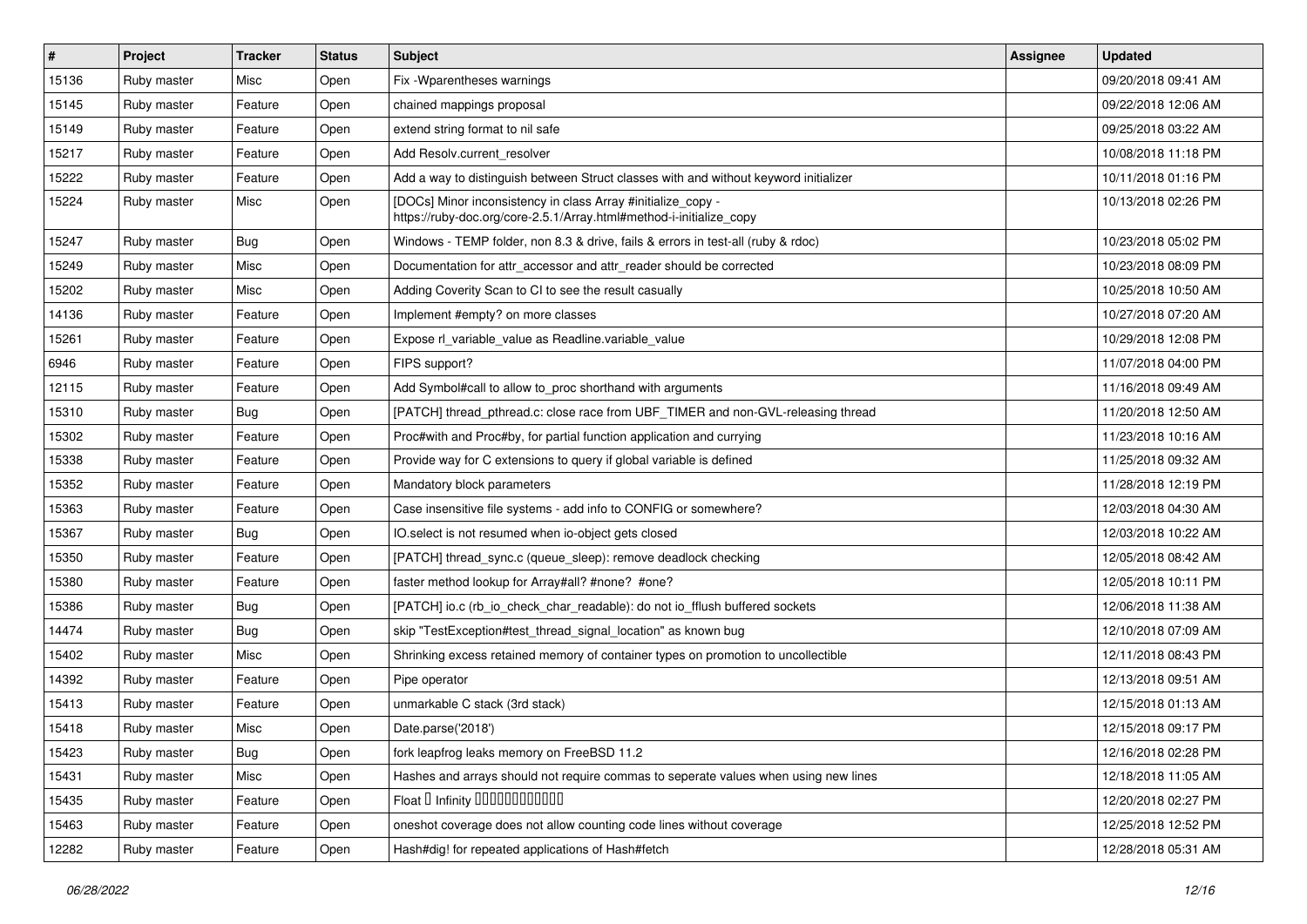| $\sharp$ | Project     | <b>Tracker</b> | <b>Status</b> | <b>Subject</b>                                                                          | Assignee | <b>Updated</b>      |
|----------|-------------|----------------|---------------|-----------------------------------------------------------------------------------------|----------|---------------------|
| 15172    | Ruby master | Feature        | Open          | Performance: create method(s) to mimic __builtin_ctz compiler directive functionality   |          | 12/28/2018 05:11 PM |
| 15492    | Ruby master | Feature        | Open          | Let #dig take a "default value" block like Hash#fetch does                              |          | 01/01/2019 11:17 PM |
| 15510    | Ruby master | Misc           | Open          | Easter egg in Thread.handle_interrupt                                                   |          | 01/05/2019 11:53 PM |
| 15496    | Ruby master | Feature        | Open          | Extract between string as standard String api                                           |          | 01/09/2019 08:25 AM |
| 15514    | Ruby master | Misc           | Open          | Add documentation for implicit array decomposition                                      |          | 01/10/2019 04:43 PM |
| 15526    | Ruby master | Feature        | Open          | New way to destruct an object hash                                                      |          | 01/14/2019 03:45 PM |
| 15393    | Ruby master | Feature        | Open          | Add compilation flags to freeze Array and Hash literals                                 |          | 01/15/2019 12:15 AM |
| 15523    | Ruby master | Feature        | Open          | Let `Range#begin` and `Range#end` be aliases of Range#first and Range#last              |          | 01/15/2019 03:53 AM |
| 15549    | Ruby master | Feature        | Open          | Enumerable#to_reader (or anything enumerable, Enumerator, lazy enums, enum_for results) |          | 01/24/2019 12:21 PM |
| 15565    | Ruby master | Feature        | Open          | Circular dependency warnings - suggestions/ideas to improve the output from ruby        |          | 01/25/2019 11:36 PM |
| 15560    | Ruby master | Feature        | Open          | Add support for read/write offsets.                                                     |          | 01/26/2019 11:03 AM |
| 15568    | Ruby master | Misc           | Open          | TracePoint(:raise)#parameters raises RuntimeError                                       |          | 01/27/2019 12:02 AM |
| 15557    | Ruby master | Feature        | Open          | A new class that stores a condition and the previous receiver                           |          | 01/27/2019 05:22 AM |
| 15562    | Ruby master | Feature        | Open          | String#split` option to suppress the initial empty substring                            |          | 01/28/2019 03:32 AM |
| 10370    | Ruby master | Feature        | Open          | [PATCH] We don't need to check whether rb_block_call exists                             |          | 01/29/2019 06:46 PM |
| 15571    | Ruby master | Feature        | Open          | Add methods: iroot, root, and roots                                                     |          | 01/30/2019 06:17 PM |
| 15527    | Ruby master | Feature        | Open          | Redesign of timezone object requirements                                                |          | 02/02/2019 11:15 AM |
| 15446    | Ruby master | Feature        | Open          | Add a method `String#each_match` to the Ruby core                                       |          | 02/06/2019 08:00 AM |
| 15456    | Ruby master | Feature        | Open          | Adopt some kind of consistent versioning mechanism                                      |          | 02/07/2019 06:26 PM |
| 15590    | Ruby master | Feature        | Open          | Add dups to Array to find duplicates                                                    |          | 02/08/2019 10:00 AM |
| 15599    | Ruby master | Bug            | Open          | Mixing autoload and require causes deadlock and incomplete definition.                  |          | 02/12/2019 01:40 PM |
| 15654    | Ruby master | Misc           | Open          | Documentation for Complex is wrong or misleading                                        |          | 03/11/2019 11:55 AM |
| 14759    | Ruby master | Feature        | Open          | [PATCH] set M_ARENA_MAX for glibc malloc                                                |          | 03/15/2019 06:54 AM |
| 15668    | Ruby master | Feature        | Open          | stdlib: Date - Time should return the difference in days                                |          | 03/15/2019 07:09 AM |
| 15477    | Ruby master | Feature        | Open          | Proc#arity returns -1 for composed lambda Procs of known arguments                      |          | 03/15/2019 12:39 PM |
| 15598    | Ruby master | Bug            | Open          | Deadlock on mutual reference of autoloaded constants                                    |          | 03/20/2019 10:58 AM |
| 15721    | Ruby master | Feature        | Open          | optimize comparison of special const                                                    |          | 03/22/2019 06:25 AM |
| 15438    | Ruby master | Bug            | Open          | Threads can't switch faster than TIME_QUANTUM_(NSEC USEC MSEC)                          |          | 03/25/2019 08:53 PM |
| 15724    | Ruby master | Feature        | Open          | Optionally suppress output from IRB for assignment expressions                          |          | 03/27/2019 08:43 PM |
| 15734    | Ruby master | Feature        | Open          | Parsing of shorthand IPv4 addresses compatible with inet_aton                           |          | 03/28/2019 05:50 PM |
| 13645    | Ruby master | Feature        | Open          | Syntactic sugar for indexing when using the safe navigation operator                    |          | 04/16/2019 03:00 PM |
| 8834     | Ruby master | Feature        | Open          | Kernel#load relative                                                                    |          | 04/18/2019 11:41 PM |
| 15663    | Ruby master | Feature        | Open          | Documenting autoload semantics                                                          |          | 04/20/2019 01:44 AM |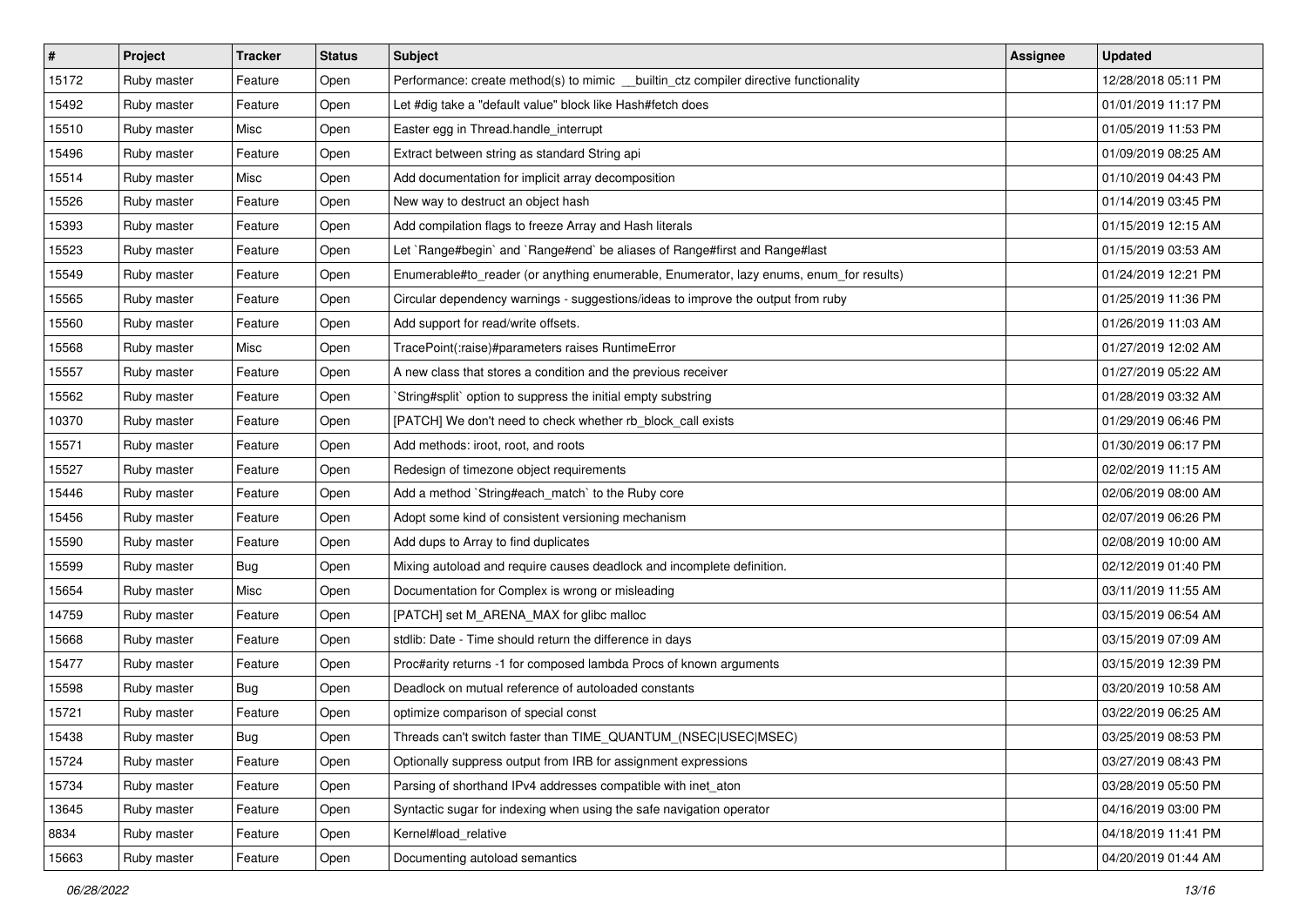| $\vert$ # | Project     | <b>Tracker</b> | <b>Status</b> | Subject                                                                         | Assignee | <b>Updated</b>      |
|-----------|-------------|----------------|---------------|---------------------------------------------------------------------------------|----------|---------------------|
| 15781     | Ruby master | Feature        | Open          | Unify Method List Introspection?                                                |          | 04/21/2019 11:16 PM |
| 15804     | Ruby master | Feature        | Open          | A generic method to resolve the indexing on a sequence                          |          | 04/28/2019 12:54 PM |
| 15817     | Ruby master | Feature        | Open          | Warnings for undef_method and remove_method on initialize()                     |          | 05/02/2019 09:11 AM |
| 15840     | Ruby master | Feature        | Open          | configuration path search                                                       |          | 05/11/2019 01:24 PM |
| 11783     | Ruby master | Misc           | Open          | Do you have any idea if you have a budgets?                                     |          | 05/16/2019 09:06 PM |
| 15861     | Ruby master | Feature        | Open          | Correctly parse `file:c:/path/to/file` URIs                                     |          | 05/18/2019 10:58 PM |
| 15909     | Ruby master | Feature        | Open          | Improve Thread#exit documentation                                               |          | 06/09/2019 12:05 AM |
| 15914     | Ruby master | Feature        | Open          | mkmf without libruby                                                            |          | 06/12/2019 12:43 PM |
| 14111     | Ruby master | Feature        | Open          |                                                                                 |          | 06/13/2019 05:41 AM |
| 15922     | Ruby master | Feature        | Open          | Enumerable#partition(pattern)                                                   |          | 06/14/2019 03:40 AM |
| 15927     | Ruby master | Feature        | Open          | Allow string keys to be used for String#% and sprintf methods                   |          | 06/17/2019 07:13 AM |
| 14122     | Ruby master | Feature        | Open          | Add LogicError                                                                  |          | 06/17/2019 11:47 PM |
| 15945     | Ruby master | Feature        | Open          | Option to truncate in `String#ljust`, `String#rjust`, and `String#center`       |          | 06/20/2019 02:39 PM |
| 15151     | Ruby master | Feature        | Open          | String#slice!(0,) creates a duplicate of original string                        |          | 06/20/2019 03:37 PM |
| 14278     | Ruby master | Feature        | Open          | Ambiguous Exception for OpenSSL::HMAC.digest                                    |          | 06/20/2019 11:36 PM |
| 15948     | Ruby master | Feature        | Open          | ENV.update takes multiple hashes as Hash#update                                 |          | 06/21/2019 07:35 AM |
| 15936     | Ruby master | Feature        | Open          | on_error in lieu of rescue, raise                                               |          | 06/21/2019 07:05 PM |
| 15744     | Ruby master | Misc           | Open          | Improvement needed to documentation of 'Literals'                               |          | 06/24/2019 02:27 AM |
| 14114     | Ruby master | Feature        | Open          | Add #step for Array, Enumerable, Enumerator                                     |          | 06/24/2019 05:00 PM |
| 13913     | Ruby master | Feature        | Open          | Method definition with explicitly callable method names                         |          | 06/24/2019 05:49 PM |
| 13795     | Ruby master | Feature        | Open          | Hash#select return type does not match Hash#find_all                            |          | 06/24/2019 06:33 PM |
| 13576     | Ruby master | Feature        | Open          | File#to_path shall be deleted                                                   |          | 06/24/2019 08:20 PM |
| 13557     | Ruby master | Feature        | Open          | there's no way to pass backtrace locations as a massaged backtrace              |          | 06/24/2019 08:21 PM |
| 13507     | Ruby master | Feature        | Open          | Improve performance of some Complex methods where call Numeric#real? internally |          | 06/24/2019 08:21 PM |
| 13506     | Ruby master | Feature        | Open          | Improve performance of Complex#{+,-,*,/,**,abs2}                                |          | 06/24/2019 08:21 PM |
| 13482     | Ruby master | Feature        | Open          | Improve performance of "set instance variable"                                  |          | 06/24/2019 08:25 PM |
| 13436     | Ruby master | Feature        | Open          | Improve performance of Array#<=> with Fixnum/Float/String elements              |          | 06/24/2019 08:26 PM |
| 13374     | Ruby master | Feature        | Open          | Fix one of performance regressions in method calling                            |          | 06/24/2019 08:32 PM |
| 13342     | Ruby master | Feature        | Open          | Improve yielding block performance                                              |          | 06/24/2019 08:33 PM |
| 12985     | Ruby master | Feature        | Open          | HTTP should handle cookies                                                      |          | 06/24/2019 10:38 PM |
| 12986     | Ruby master | Feature        | Open          | HTTP/request basic_auth context should be switched                              |          | 06/24/2019 10:38 PM |
| 12145     | Ruby master | Feature        | Open          | Aliashood between 'size' and 'length' is not consistent                         |          | 06/27/2019 10:02 PM |
| 12008     | Ruby master | Feature        | Open          | Immutable object graphs (a.k.a. deep freeze)                                    |          | 06/27/2019 10:29 PM |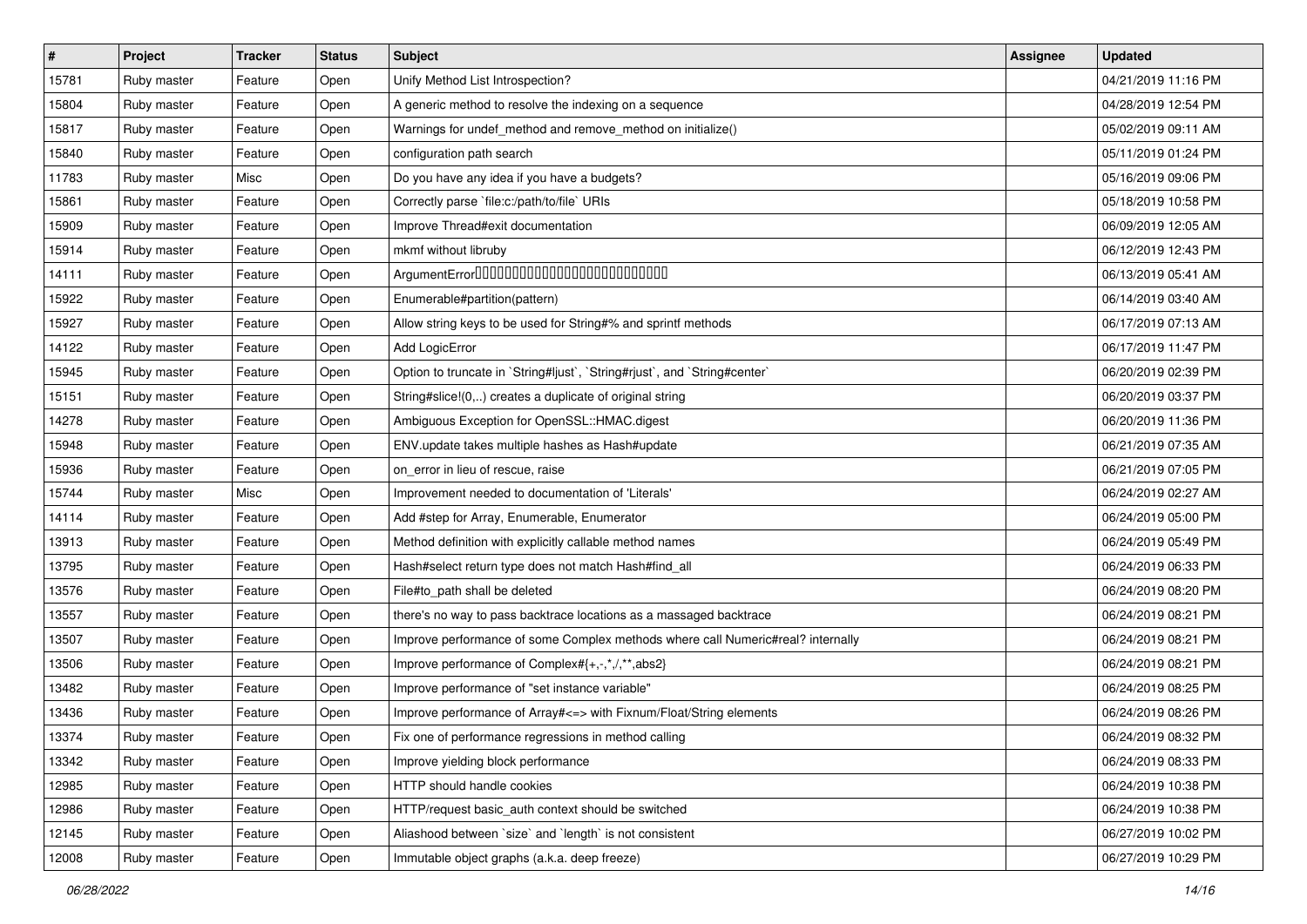| $\vert$ # | Project     | <b>Tracker</b> | <b>Status</b> | Subject                                                                                                                                                   | Assignee | <b>Updated</b>      |
|-----------|-------------|----------------|---------------|-----------------------------------------------------------------------------------------------------------------------------------------------------------|----------|---------------------|
| 11129     | Ruby master | Feature        | Open          | block-level hash destructuring only works for the last argument                                                                                           |          | 07/07/2019 05:11 AM |
| 10602     | Ruby master | Feature        | Open          | Support multithreaded profiling                                                                                                                           |          | 07/09/2019 01:24 AM |
| 9400      | Ruby master | Feature        | Open          | Respect constant lookup when using `raise`                                                                                                                |          | 07/12/2019 03:36 AM |
| 9355      | Ruby master | Feature        | Open          | Re: Rename method_id to method_name in TracePoint class                                                                                                   |          | 07/12/2019 03:45 AM |
| 8853      | Ruby master | Feature        | Open          | Should String#sub(pattern) returns an Enumerator?                                                                                                         |          | 07/13/2019 12:32 AM |
| 15999     | Ruby master | Feature        | Open          | KeyError#inspect does not contain receiver and key                                                                                                        |          | 07/14/2019 07:31 AM |
| 11273     | Ruby master | Feature        | Open          | [PATCH] Make it possible to `load` from a FIFO file                                                                                                       |          | 07/23/2019 05:45 PM |
| 12731     | Ruby master | Feature        | Open          | rb path to class should call custom const defined? methods (take 2)                                                                                       |          | 07/25/2019 06:13 PM |
| 15833     | Ruby master | Feature        | Open          | Some refactors for shared-root array                                                                                                                      |          | 07/29/2019 07:13 AM |
| 15879     | Ruby master | Feature        | Open          | Proposal: Time#to_i accepts : unit keyword                                                                                                                |          | 07/29/2019 07:32 AM |
| 15811     | Ruby master | Feature        | Open          | Propsing new method for comparing equality of 2 (float) numbers relatively                                                                                |          | 07/29/2019 04:40 PM |
| 16037     | Ruby master | Feature        | Open          | Allow multiple single/double-splatted variables in `in` pattern matching and introduce non-greedy-splatted<br>variables                                   |          | 08/04/2019 04:47 AM |
| 6783      | Ruby master | Feature        | Open          | Infinite loop in inspect, not overriding inspect, to_s, and no known circular references. Stepping into inspect in<br>debugger locks it up with 100% CPU. |          | 08/05/2019 11:13 PM |
| 13241     | Ruby master | Feature        | Open          | Method(s) to access Unicode properties for characters/strings                                                                                             |          | 08/08/2019 08:10 PM |
| 14967     | Ruby master | Feature        | Open          | Any type                                                                                                                                                  |          | 08/11/2019 07:43 PM |
| 14701     | Ruby master | Feature        | Open          | If the object is not frozen, I want to be able to redefine the compound assignment operator.                                                              |          | 08/11/2019 08:46 PM |
| 14399     | Ruby master | Feature        | Open          | Add Enumerable#product                                                                                                                                    |          | 08/11/2019 09:34 PM |
| 14164     | Ruby master | Feature        | Open          | [Suggestion] Type system for ruby 3x to be usable for e. g. rubocop or autogenerating crystal code and so<br>forth                                        |          | 08/12/2019 08:15 AM |
| 14365     | Ruby master | Feature        | Open          | irreconcilable ancestor chain ordering expectations should perhaps produce an error                                                                       |          | 08/13/2019 05:18 AM |
| 15609     | Ruby master | Feature        | Open          | Kernel#sleep returns Float instead of Integer                                                                                                             |          | 08/13/2019 04:56 PM |
| 16049     | Ruby master | Feature        | Open          | optimization for frozen dynamic string literals "#{exp}" dup and +"#{exp}"                                                                                |          | 08/14/2019 04:30 PM |
| 16104     | Ruby master | Feature        | Open          | Introduce merge_if and merge_if!                                                                                                                          |          | 08/15/2019 06:54 AM |
| 15864     | Ruby master | Feature        | Open          | Proposal: Add methods to determine if it is an infinite range                                                                                             |          | 08/22/2019 07:36 AM |
| 16115     | Ruby master | Feature        | Open          | Keyword arguments from method calls or ignore extra hash keys in splat                                                                                    |          | 08/23/2019 12:53 AM |
| 13574     | Ruby master | Feature        | Open          | Method redefinition warning                                                                                                                               |          | 08/25/2019 06:11 PM |
| 14125     | Ruby master | Feature        | Open          | Readline Module (STDLIB): Add support for ^O emacs keybinding?                                                                                            |          | 08/25/2019 08:48 PM |
| 16128     | Ruby master | Feature        | Open          | Would it be possible for ruby to warn about case/when menu options separated by a trailing, but accidental ','?                                           |          | 08/26/2019 09:56 AM |
| 14601     | Ruby master | Feature        | Open          | test-all & ruby/test_m17n_comb.rb - fixup                                                                                                                 |          | 08/26/2019 07:30 PM |
| 14605     | Ruby master | Feature        | Open          | Remove `original_iseq` from `rb_iseq_constant_body`                                                                                                       |          | 08/26/2019 07:31 PM |
| 14715     | Ruby master | Feature        | Open          | Pathname#== should compare by #realpath instead of #to_s                                                                                                  |          | 08/26/2019 07:38 PM |
| 14800     | Ruby master | Feature        | Open          | Zlib::GzipReader#read does not support 2nd argument                                                                                                       |          | 08/26/2019 07:49 PM |